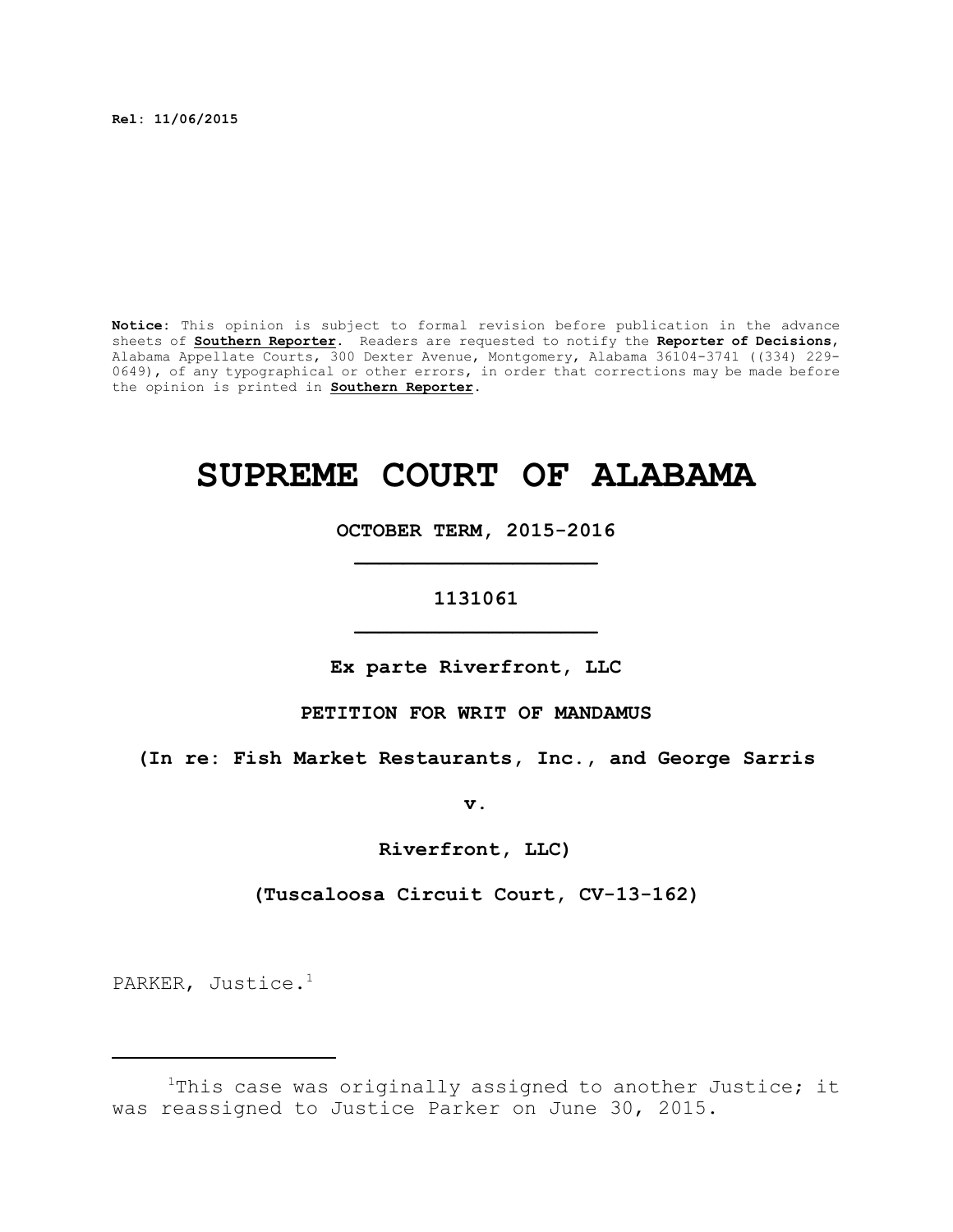Riverfront, LLC, petitions this Court for a writ of mandamus directing the Tuscaloosa Circuit Court to vacate its order transferring an action filed against Riverfront by Fish Market Restaurants, Inc., and George Sarris (hereinafter referred to collectively as "Fish Market") to the Etowah Circuit Court. We grant the petition and issue the writ.

## Facts and Procedural History

This case first came before this Court in Ex parte Riverfront, LLC, 129 So. 3d 1008 (Ala. 2013)("Riverfront I"). In Riverfront I, we explained that Riverfront and Fish Market had entered into a lease for real property located in Gadsden. The lease contained a forum-selection clause naming Tuscaloosa County as the venue in which any litigation concerning the lease was to be brought.

As set forth in Riverfront I, a disagreement over the lease led Fish Market to file a declaratory-judgment action against Riverfront; Fish Market filed its action in the Etowah Circuit Court. In response to Fish Market's complaint, "Riverfront filed a motion to dismiss the declaratory-judgment action on the basis of improper venue or, in the alternative, to transfer the case to the Tuscaloosa Circuit Court, pursuant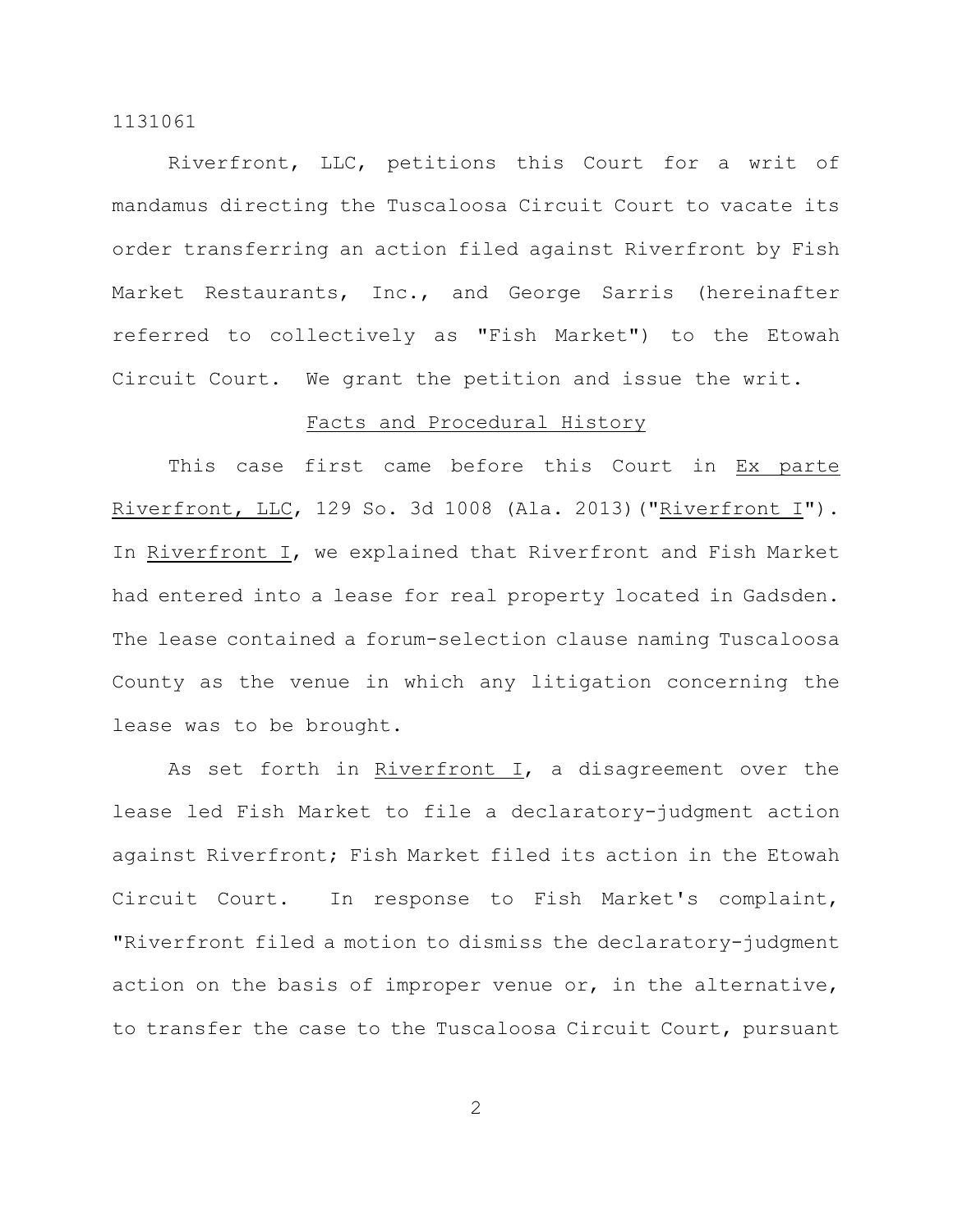to the forum-selection clause." 129 So. 3d at 1011. Significantly, Fish Market did not file a written response to Riverfront's motion, nor did Fish Market present any oral argument opposing Riverfront's motion at a hearing held on Riverfront's motion. Regardless, without stating its reasons for doing so, the Etowah Circuit Court denied Riverfront's motion. Riverfront then petitioned this Court for a writ of mandamus, which resulted in Riverfront I.

In Riverfront I, this Court determined that the lease containing the forum-selection clause was valid and that the forum-selection clause was enforceable. In determining that the forum-selection clause was enforceable, this Court held that Tuscaloosa County was not a "seriously inconvenient" forum.<sup>2</sup> 129 So. 3d at 1014. Regarding the issue whether the Tuscaloosa Circuit Court was a "seriously inconvenient" forum, Riverfront I noted that Fish Market "did not present any evidence or argument in the [Etowah] [C]ircuit [C]ourt

 $2Riverfront$  I was considered by a division of this Court consisting of Justices Stuart, Parker, Murdock, Shaw, and Bryan. Justice Parker authored the main opinion, in which Justices Stuart, Shaw, and Bryan concurred; Justice Murdock concurred in the result, with an opinion. Riverfront I is thus not a majority opinion. However, the result of the case, as to which all Justices considering the case concurred, is that the forum-selection clause in the lease is enforceable.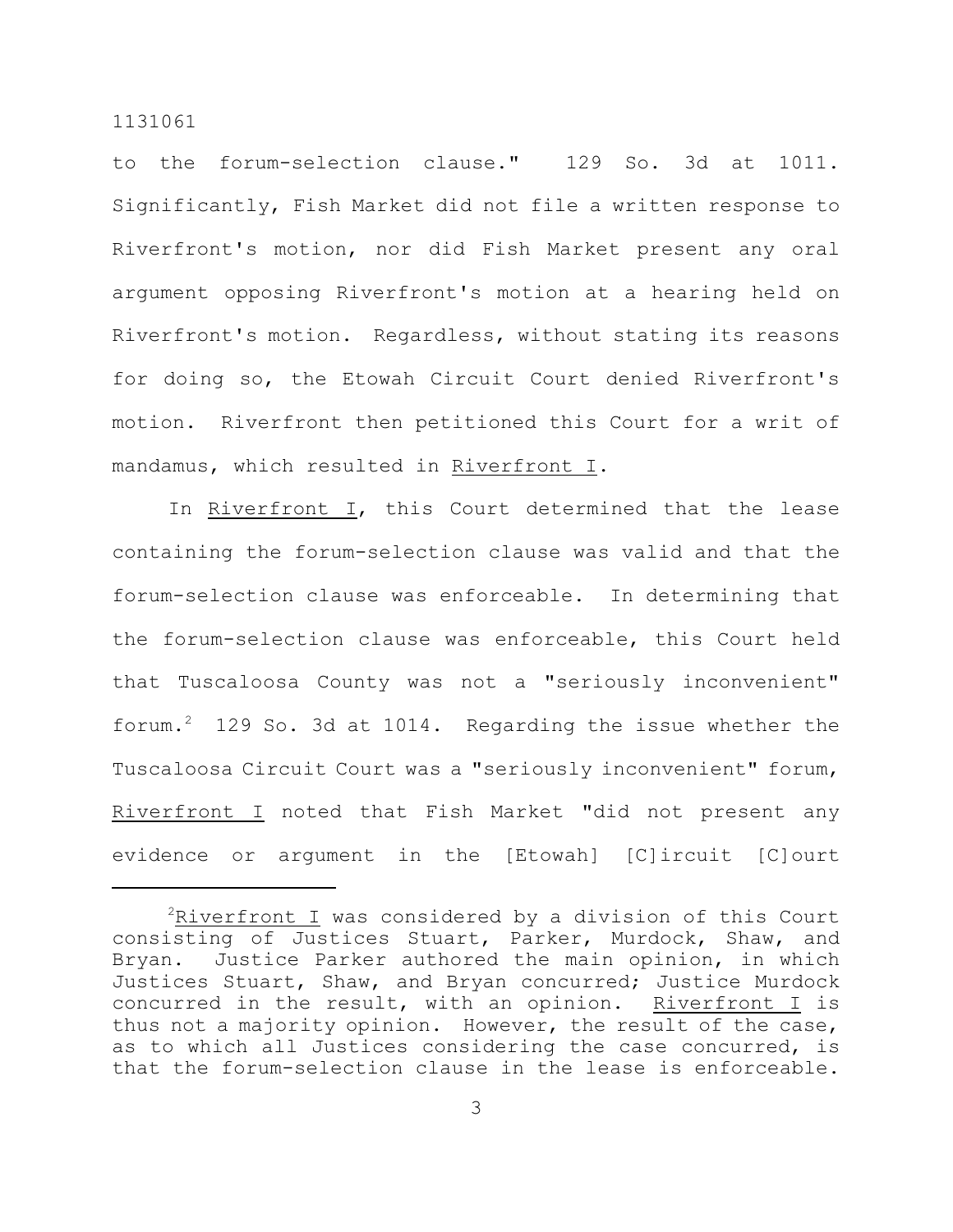concerning whether the Tuscaloosa Circuit Court would be a 'seriously inconvenient' forum" and that, before this Court, "Fish Market ha[d] not presented any argument in opposition to Riverfront's argument" that Tuscaloosa County was not a "seriously inconvenient" forum. 129 So. 3d at 1014. Riverfront I concludes:

"Riverfront has established that it has a clear legal right to the enforcement of the forum-selection clause in the lease because Fish Market has failed to establish that enforcement of the clause would be unfair or unreasonable. The [Etowah] [C]ircuit [C]ourt exceeded the scope of its discretion in denying Riverfront's motion to dismiss or, in the alternative, to transfer the case to the Tuscaloosa Circuit Court. We direct the [Etowah] [C]ircuit [C]ourt either to dismiss this cause, without prejudice, pursuant to Rule 12(b)(3), Ala. R. Civ. P., or to transfer the cause to the Tuscaloosa Circuit Court, the forum agreed to in the lease."

129 So. 3d at 1015.

On July 30, 2013, the Etowah Circuit Court transferred the action to the Tuscaloosa Circuit Court. On October 22, 2013, Fish Market filed a motion to transfer the action, then pending in the Tuscaloosa Circuit Court, back to the Etowah Circuit Court. In its motion, Fish Market noted that Riverfront I states that Fish Market failed to present any argument or evidence in the Etowah Circuit Court in response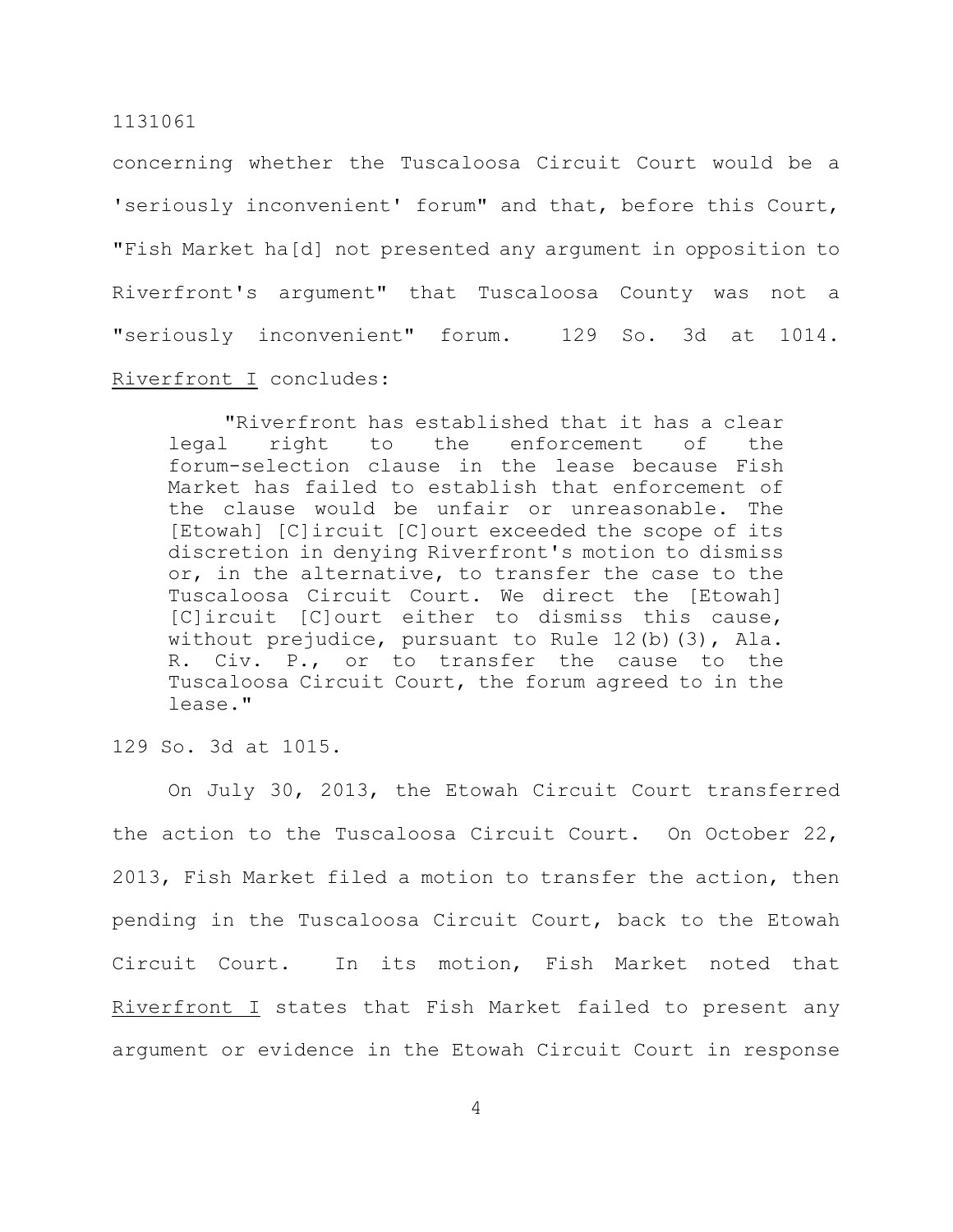to Riverfront's original motion to transfer, which was the subject of Riverfront I. Fish Market then arques, citing § 6-3-21.1, Ala. Code 1975, that Tuscaloosa County "would be a seriously inconvenient forum." On January 24, 2014, Riverfront filed a response to Fish Market's motion to transfer. Riverfront argued that "[t]he issue stated in [Fish Market's] Motion to Transfer has previously been litigated between the parties, and adjudicated in [Riverfront's] favor by the Alabama Supreme Court." The Tuscaloosa Circuit Court held a hearing on Fish Market's motion to transfer on April 1, 2014. Following the hearing, the parties each filed additional documents presenting arguments similar to their earlier arguments.

On May 12, 2014, the Tuscaloosa Circuit Court granted Fish Market's motion to transfer, stating:

"Plaintiff Fish Market Restaurants, Inc. ('Fish Market'), filed this action in Etowah County on February 27, 2012. Defendant Riverfront, LLC ('Riverfront'), filed a motion to dismiss or transfer to Tuscaloosa County on March 26, 2012. The trial court denied Riverfront's motion on May 24, 2012, and Riverfront filed a [petition for a] writ of mandamus. The Alabama Supreme Court granted the writ and the case was transferred to Tuscaloosa County. The Court determined that the forum-selection clause in the lease was enforceable because Fish Market failed to establish that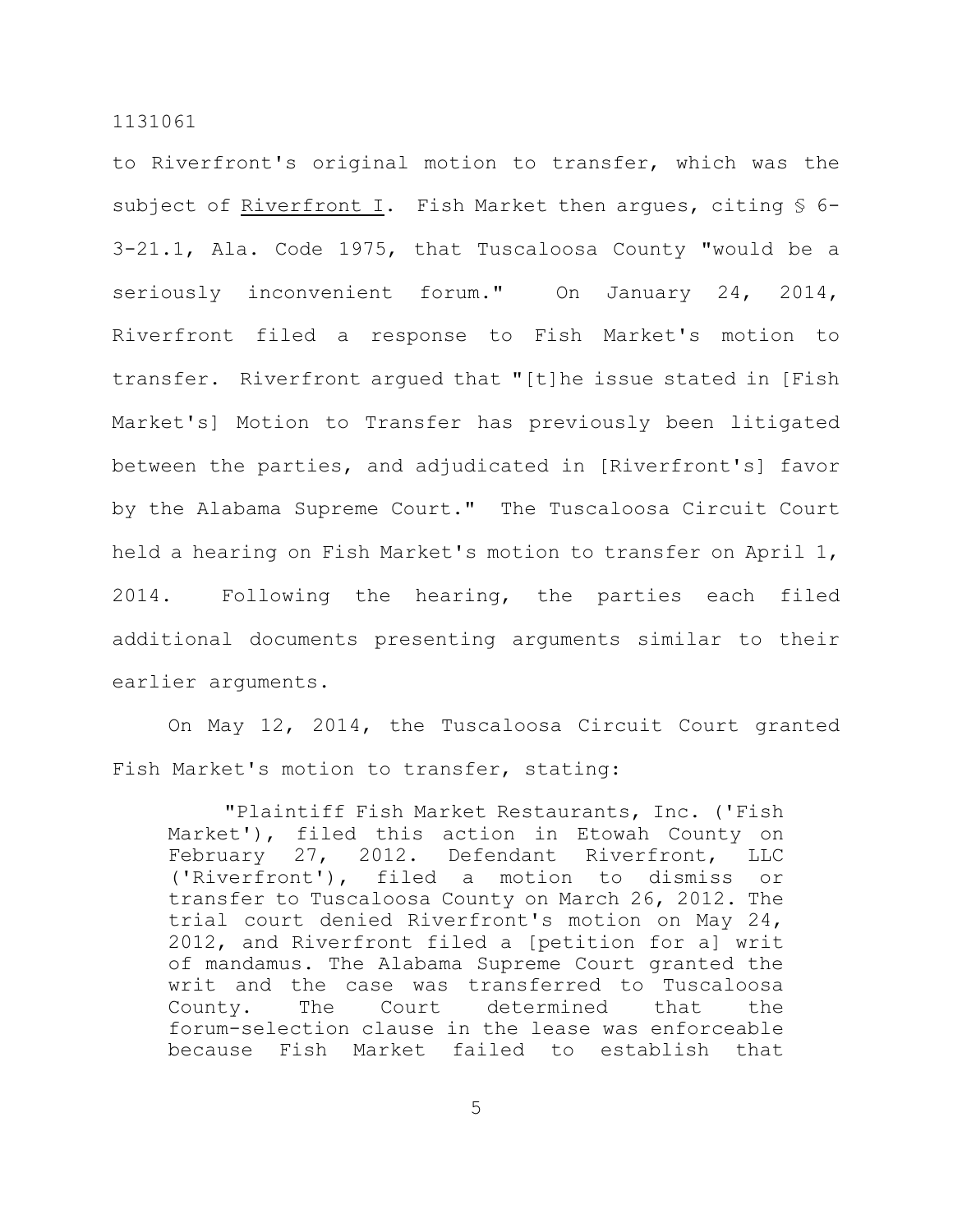enforcement of the clause would be unfair or unreasonable. The Alabama Supreme Court also noted that [Fish Market] did not argue 'that enforcement would be unreasonable on the basis that the selected forum [the Tuscaloosa Circuit Court] would be seriously inconvenient.' Ex parte Riverfront, LLC[, 129 So. 3d 1008, 1014-15] (Ala. 2013) (internal citations omitted.)

"This matter is before the court on Fish Market's motion to transfer to Etowah County based on forum non conveniens. The lease between Fish Market and Riverfront contains a forum-selection clause. However, a forum-selection clause is unenforceable if the challenging party can establish that enforcement of the clause would be 'seriously inconvenient.' Ex parte D.M. White Constr. Co., Inc., 806 So. 2d 370, 372 (Ala. 2001). Pursuant to Ala. Code [1975,] 6-3-21.1(a),

"'With respect to civil actions filed in an appropriate venue, any court of general jurisdiction shall, for the convenience of parties and witnesses, or in the interest of justice, transfer any civil action or any claim in any civil action to any court of general jurisdiction in which the action might have been properly filed and the case shall proceed as though originally filed therein.'

"[Fish Market] cited several cases and made numerous arguments as to why Tuscaloosa County would be seriously inconvenient, and that Etowah County would be a more convenient forum. The property and restaurant which is the subject of this litigation are less than a mile from the Etowah County courthouse, yet over 100 miles from the Tuscaloosa County courthouse. The witnesses are in Etowah County. The restaurant would shut down for a day or more for the witnesses to travel from Etowah County to Tuscaloosa County. Transferring a case from one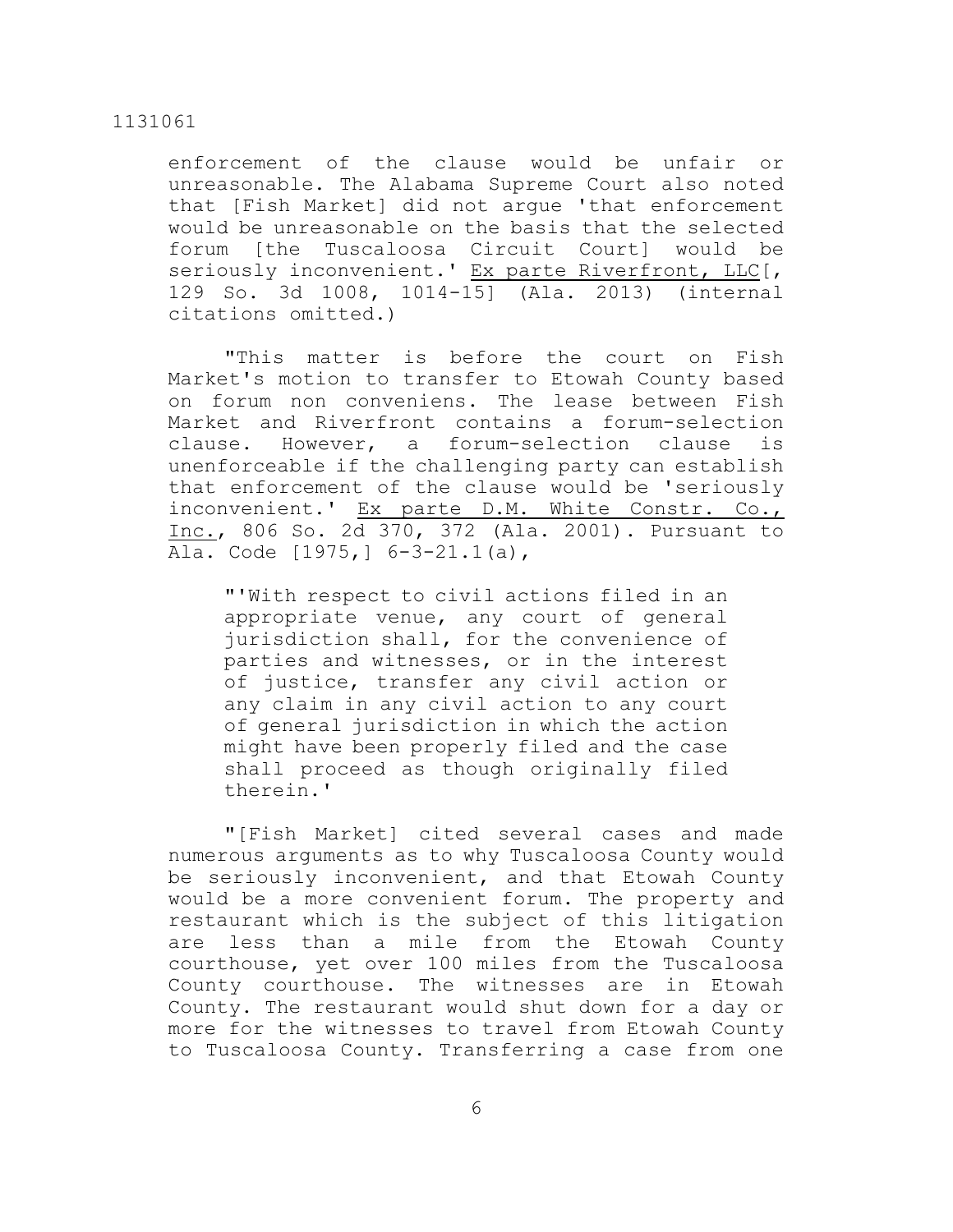county to another is proper if it is more convenient for the parties and witnesses. See Ex parte Ford Motor Credit, 561 So. 2d 244, 246-247, citing Ex parte Southern Ry., 556 So. 2d [1082,] 1086 [(Ala. 1989)]: '[Section 6-3-21.1] contemplates transfer of venue from a county in Alabama where venue is proper to another county within the state where venue is also proper, but more convenient for the parties and witnesses [or in the interest of justice].'

"This Court finds that the forum-selection clause in the contract is unenforceable because Tuscaloosa County would be a seriously inconvenient forum. Further, under Ala. Code [1975,] 6-3-21.1, Etowah County is more convenient for the parties and witnesses and it is in the interest of justice for the case to be transferred.

"Accordingly, Plaintiff's motion to transfer is due to be GRANTED and the case is hereby TRANSFERRED to Etowah County."

(Capitalization in original.) Riverfront then petitioned this Court for a writ of mandamus directing the Tuscaloosa Circuit Court to vacate its order transferring the action back to the Etowah Circuit Court. 3

## Standard of Review

 $3$ Before this Court ordered Fish Market to file an answer and brief on September 22, 2014, Fish Market filed what it styled as an "Opposition to [Riverfront's] Petition for Writ of Mandamus" on July 9, 2014, and a supplement to its "opposition" on July 15, 2014. Fish Market then filed its ordered answer and brief on October 8, 2014. We will consider only the arguments raised in Fish Market's October 8, 2014, response.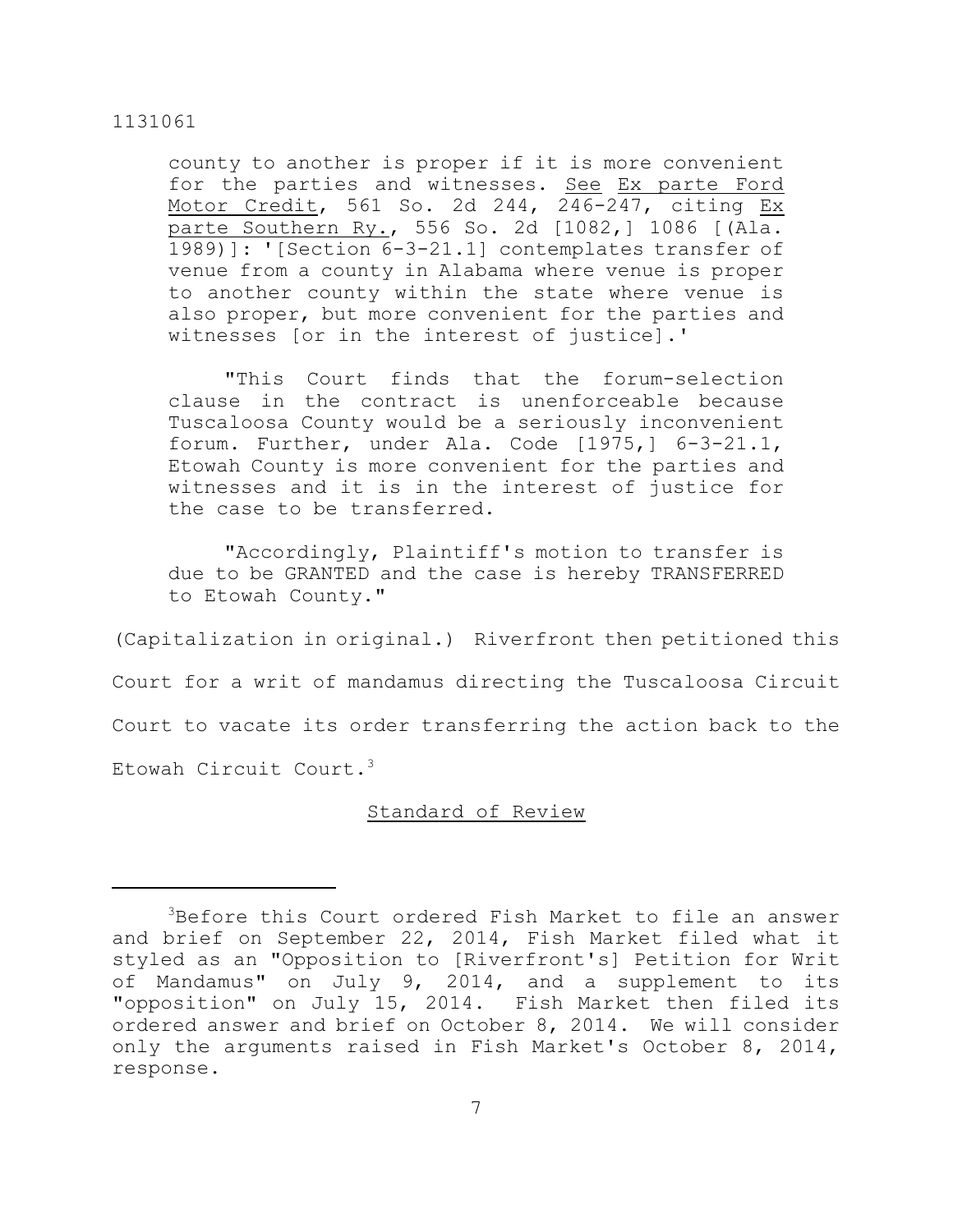"A writ of mandamus is an extraordinary remedy, and is appropriate when the petitioner can show (1) a clear legal right to the order sought; (2) an imperative duty upon the respondent to perform, accompanied by a refusal to do so; (3) the lack of another adequate remedy; and (4) the properly invoked jurisdiction of the court. Ex parte Inverness Constr. Co., 775 So. 2d 153, 156 (Ala. 2000). A writ of mandamus may not be issued to control or review the exercise of discretion, except in a case of abuse. Ex parte Auto–Owners Ins. Co., 548 So. 2d 1029, 1030 (Ala. 1989)."

Ex parte BOC Grp., Inc., 823 So. 2d 1270, 1272 (Ala. 2001).

"[A] trial court's ruling on the question of enforcing a forum-selection clause is reviewed to determine whether in enforcing or refusing to enforce the forum-selection clause the trial court exceeded its discretion." Riverfront I, 129 So. 3d at 1011-12 (citing Ex parte D.M. White Constr. Co., 806 So. 2d 370, 372 (Ala. 2001)).

## Discussion

Riverfront argues that the Tuscaloosa Circuit Court "failed to comply with this Court's mandate from Riverfront I." Riverfront states that "this Court held that the forumselection clause is enforceable and mandated transfer of the [l]awsuit to Tuscaloosa County." Riverfront then arques that the Tuscaloosa Circuit Court considered "the same issue that was decided by this Court -- enforceability of the forum-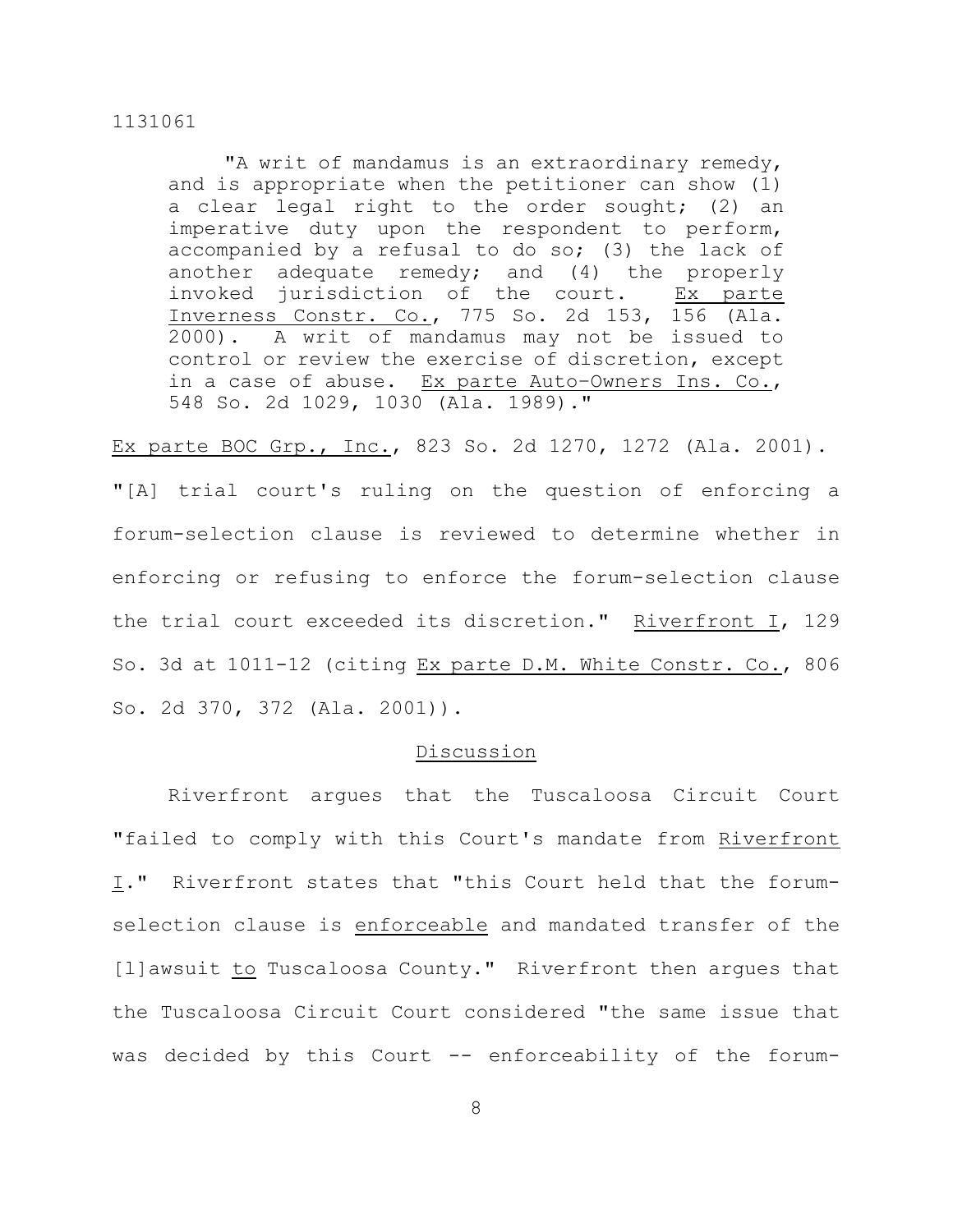selection clause -- and reache[d] a contrary conclusion." Riverfront states that the Tuscaloosa Circuit Court determined that the forum-selection clause is unenforceable on the ground that Tuscaloosa County is "seriously inconvenient" as a forum. We agree with Riverfront; the Tuscaloosa Circuit Court entered an order addressing an issue this Court had already decided in Riverfront I, and it decided that issue contrary to this Court.

As set forth above, in Riverfront I, this Court concluded that the forum-selection clause was enforceable. Included within the conclusion that the forum-selection clause is enforceable is the conclusion that Tuscaloosa County is not a "seriously inconvenient" forum. In fact, Riverfront argued extensively in Riverfront I that Tuscaloosa County is not a "seriously inconvenient" forum. See Riverfront I, 129 So. 3d at 1014 (agreeing with Riverfront's argument that Tuscaloosa County is not a "seriously inconvenient" forum). We found Riverfront's argument persuasive under the following standard:

"'"In order to demonstrate that the chosen forum is seriously inconvenient, the party challenging the clause must show that a trial in that forum would be so gravely difficult and inconvenient that the challenging party would effectively be deprived of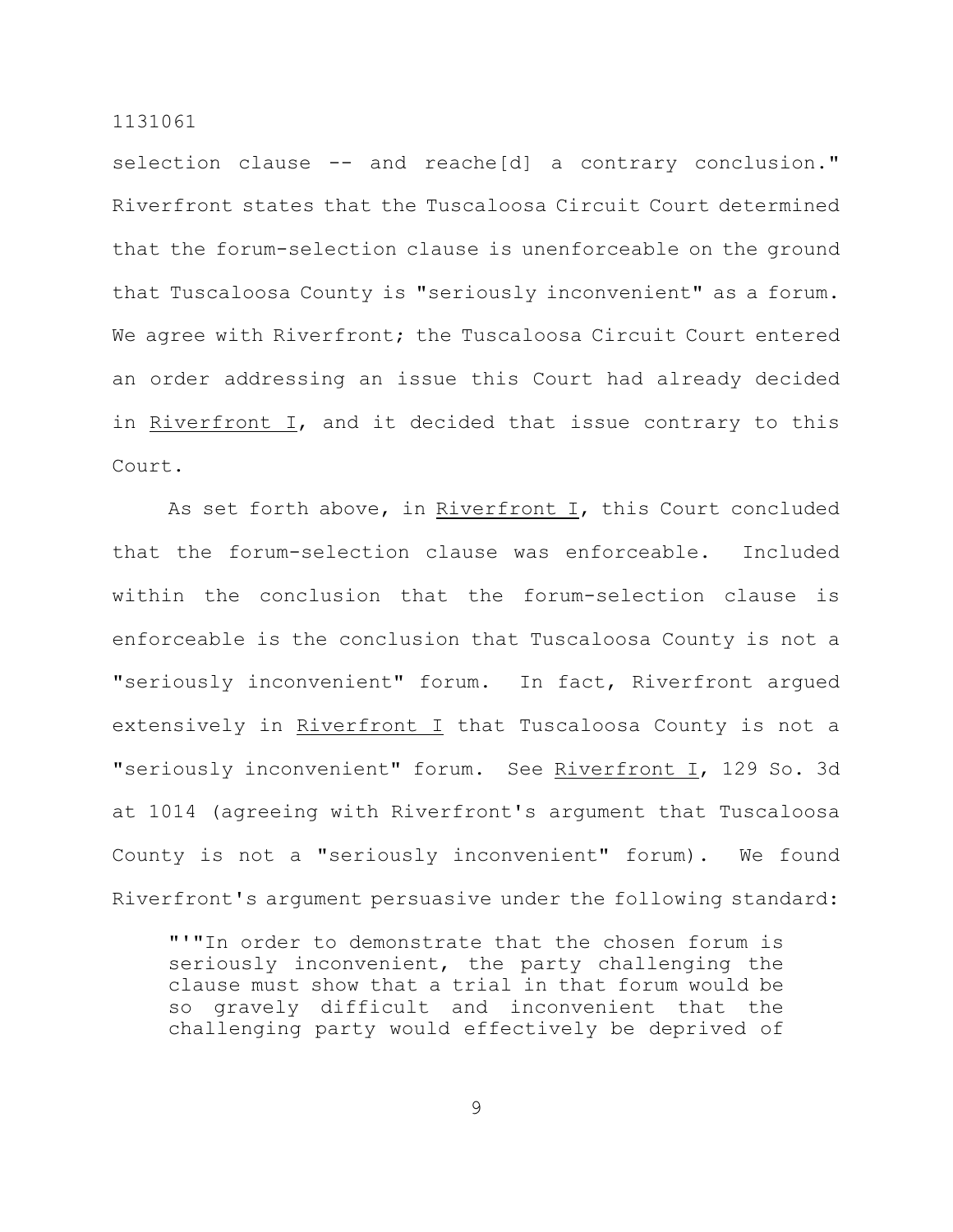his day in court. Ex parte Northern Capital Res. Corp., 751 So. 2d [12] at 15 [(Ala. 1999)]."'"

129 So. 3d at 1014 (quoting Ex parte Soprema, Inc., 949 So. 2d 907, 913 (Ala. 2006)(quoting in turn Ex parte Rymer, 860 So. 2d 339, 342-43 (Ala. 2003))).<sup>4</sup> Although <u>Riverfront I</u> is a plurality opinion, a majority of this Court agreed to the conclusion. Therefore, the mandate of this Court was that the Etowah Circuit Court transfer Fish Market's action to the Tuscaloosa Circuit Court because the forum-selection clause was enforceable and Tuscaloosa County was not a "seriously inconvenient" forum. The Etowah Circuit Court followed this Court's mandate and transferred the action to the Tuscaloosa Circuit Court. The Tuscaloosa Circuit Court's judgment, if it is allowed to stand, would abrogate this Court's mandate by requiring the Etowah Circuit Court to hear Fish Market's

 $4$ We also relied upon the following portion of Ex parte D.M. White, 806 So. 2d at 372:

<sup>&</sup>quot;[A] ... forum-selection clause is enforceable unless the challenging party can establish that ... '"... enforcement would be unreasonable on the basis that the [selected] forum would be seriously inconvenient."' The burden on the challenging party is difficult to meet. Ex parte CTB, [Inc., 782 So. 2d 188 (Ala. 2000)]. See also Professional Ins. Corp. v. Sutherland, 700 So. 2d 347, 351 (Ala. 1997)."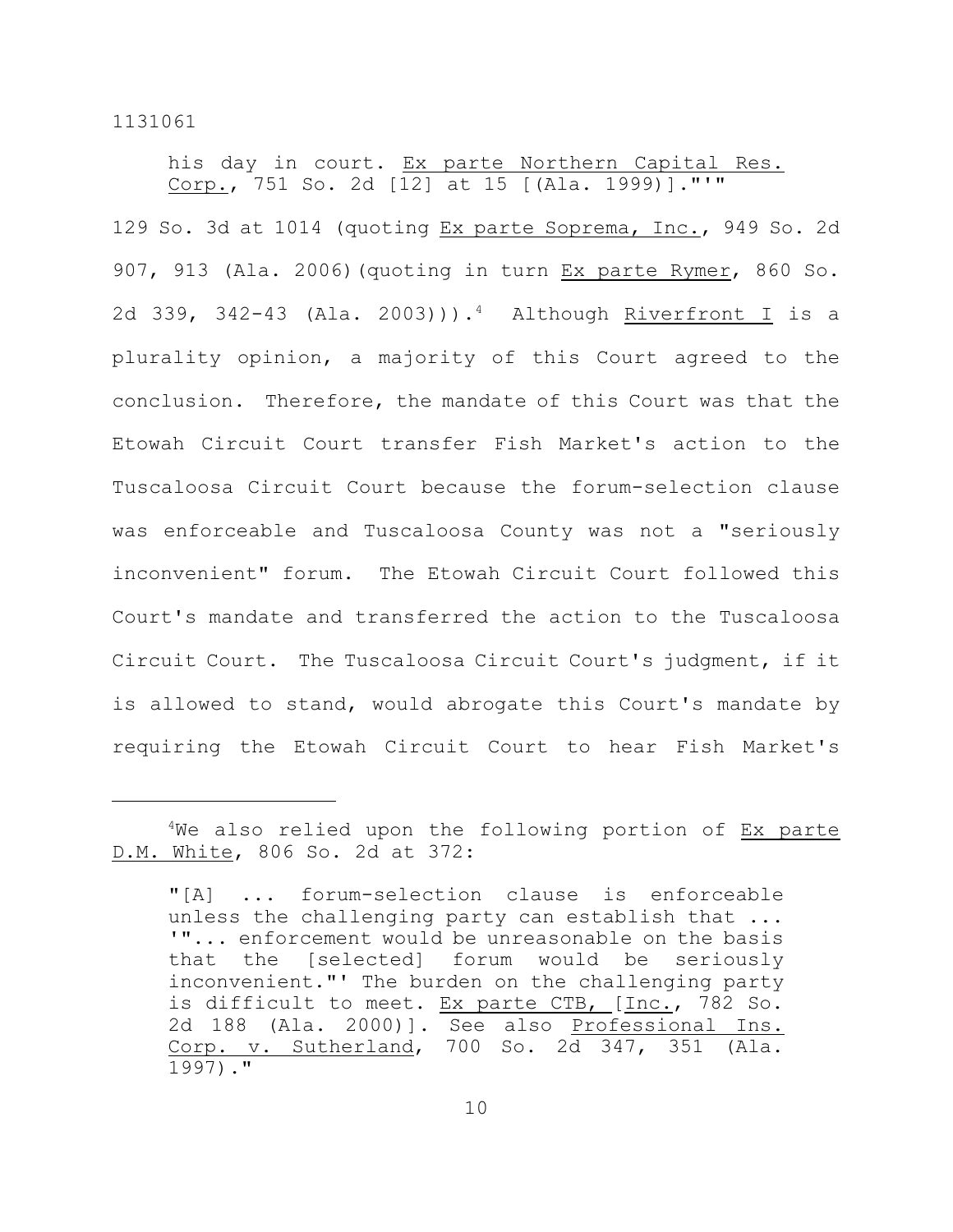action, which this Court determined the Etowah Circuit Court could not do based on the enforceable forum-selection clause in the lease.

The Tuscaloosa Circuit Court appears to be under the mistaken impression that, because Fish Market failed to assert any argument in the Etowah Circuit Court or before this Court in Riverfront I, this Court did not decide the issue whether Tuscaloosa County is a "seriously inconvenient" forum. However, this Court clearly determined that the forumselection clause was enforceable. Necessary to, and an essential part of, our conclusion in Riverfront I is the holding that Tuscaloosa County is not a "seriously inconvenient" forum. That conclusion was reached regardless of the fact that Fish Market failed to raise the argument; Riverfront did raise the argument, and it was decided by this Court. The Tuscaloosa Circuit Court does not have the authority to overrule or disregard this Court's decision.

We note that our mandate in Riverfront I was directed to the Etowah Circuit Court and not to the Tuscaloosa Circuit Court. However, the Tuscaloosa Circuit Court's order would essentially require the Etowah Circuit Court to violate this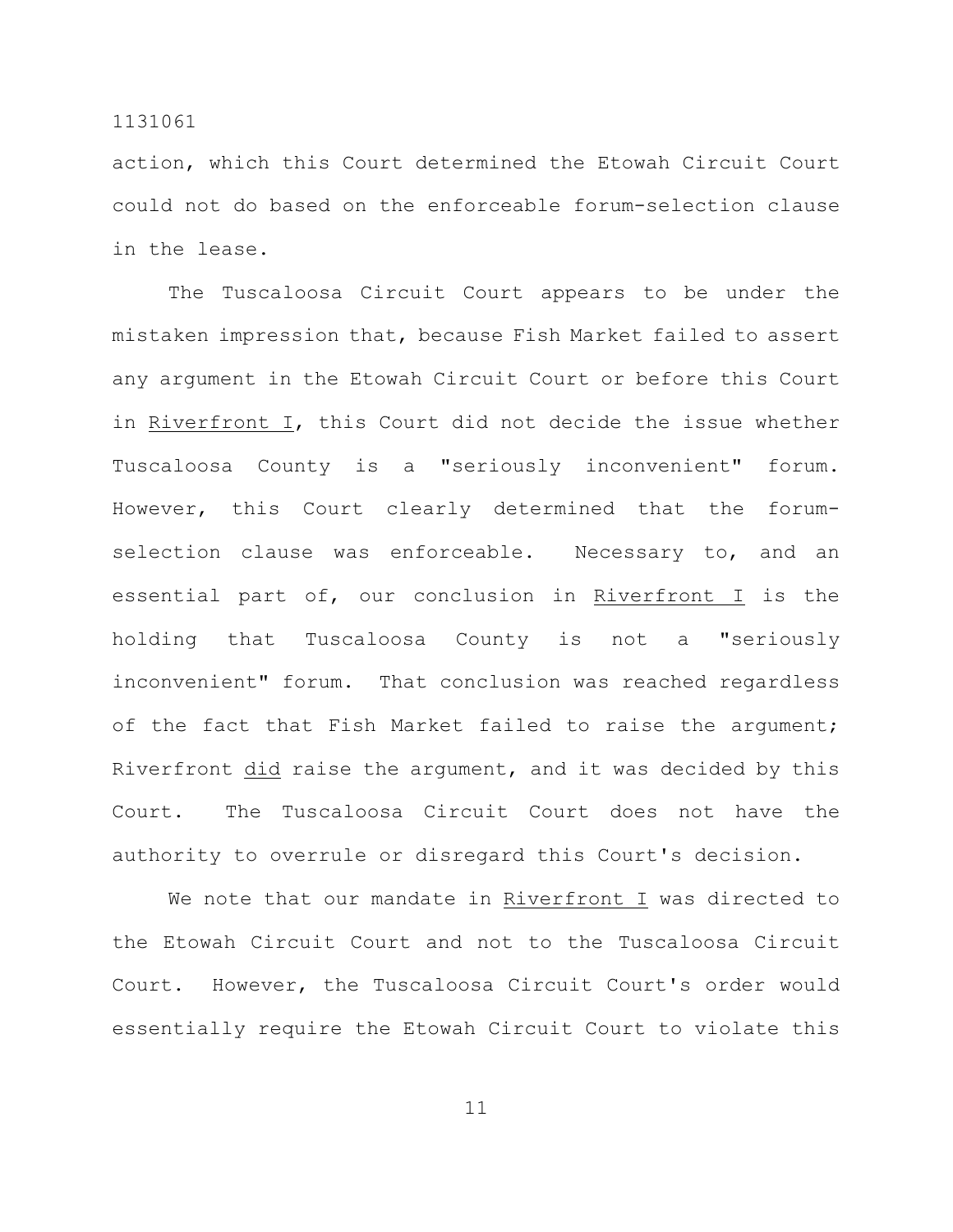Court's mandate. We ordered the Etowah Circuit Court to transfer the action to the Tuscaloosa Circuit Court based on the forum-selection clause in the lease, which we held was enforceable. The Tuscaloosa Circuit Court's order transferring the action to the Etowah Circuit Court is an effort to order the Etowah Circuit Court to take action in direct contradiction of this Court's mandate to it. The Tuscaloosa Circuit Court does not have the authority to override a mandate of this Court.

Moreover, this Court's decision in Riverfront I is binding on the parties, including Fish Market:

"As to issues actually determined by a judgment in a mandamus proceeding, the judgment is conclusive, thus precluding the parties from relitigating the same issues, and the same is true as to issues necessarily determined in the judgment. It has been held that a judgment in mandamus also precludes the litigation of issues which could have been raised and resolved in the prior proceeding, but were not in fact resolved, at least where the cause of action in the prior mandamus action is identical to that in the later action in which the res judicata effect of the judgment in the mandamus suit is invoked."

52 Am. Jur. 2d Mandamus § 469 (2011)(footnotes omitted). As set forth above, this Court did determine in Riverfront I that Tuscaloosa County is not a "seriously inconvenient" forum;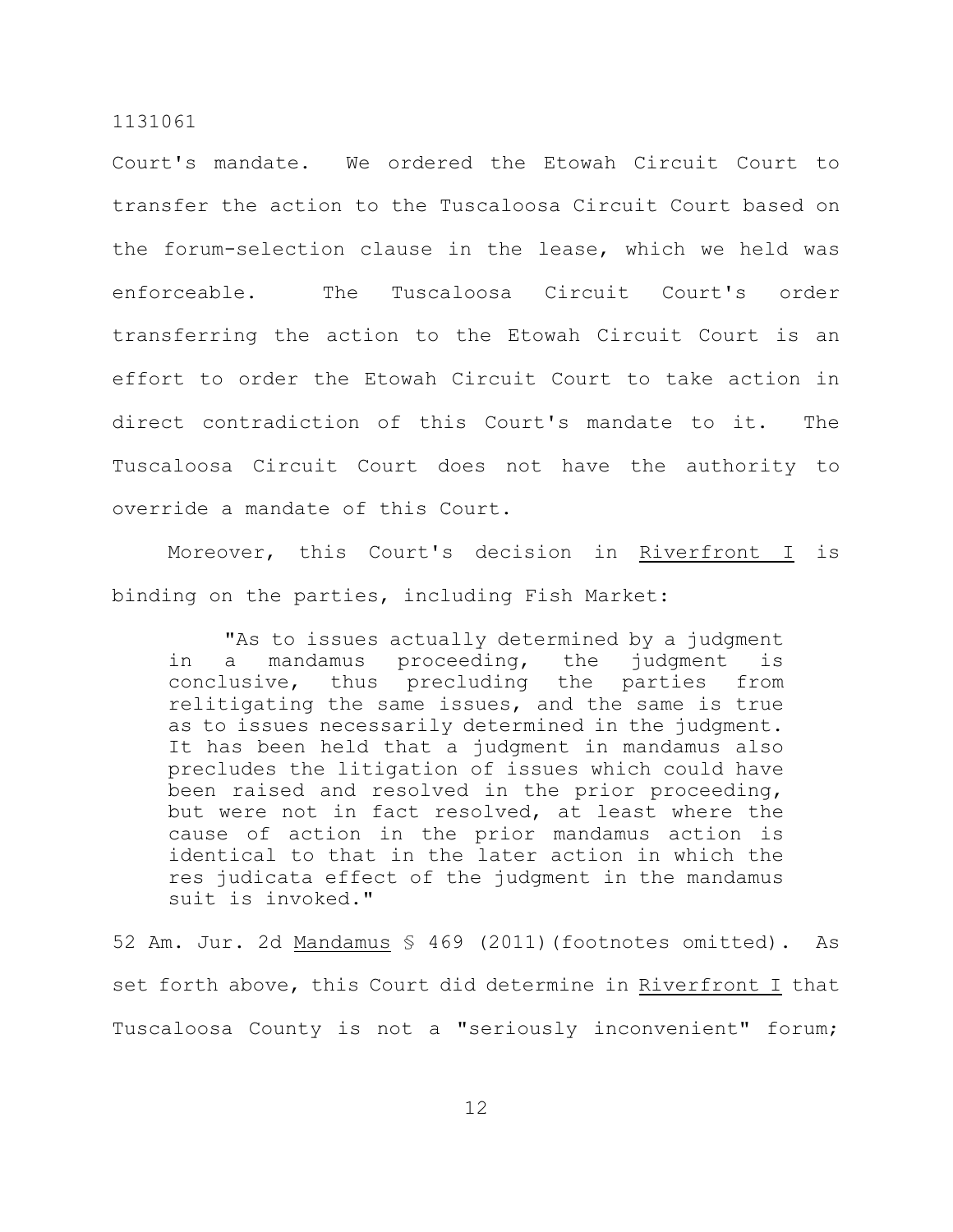that determination is binding on the parties and may not now be relitigated. Further, Fish Market could have challenged Tuscaloosa County as a "seriously inconvenient" forum in the Etowah Circuit Court and before this Court in Riverfront I. Fish Market did not do so and may not now have a second bite at the forum apple and relitigate that issue. The matter has been decided.

In its response, Fish Market argues that the Tuscaloosa Circuit Court's order transferring the action had independent bases. First, Fish Market states that the Tuscaloosa Circuit Court's order was based on its holding that the forumselection clause is unenforceable because the Tuscaloosa Circuit Court is a "seriously inconvenient" forum. As set forth above, this Court held in Riverfront I that the forumselection clause is enforceable because the Tuscaloosa Circuit Court is not a "seriously inconvenient" forum. Second, Fish Market states that the Tuscaloosa Circuit Court's order is independently based on § 6-3-21.1, Ala. Code 1975, which "provides when a civil action must be transferred under the doctrine of forum non conveniens." Ex parte Indiana Mills & Mfg., Inc., 10 So. 3d 536, 539 (Ala. 2008). Fish Market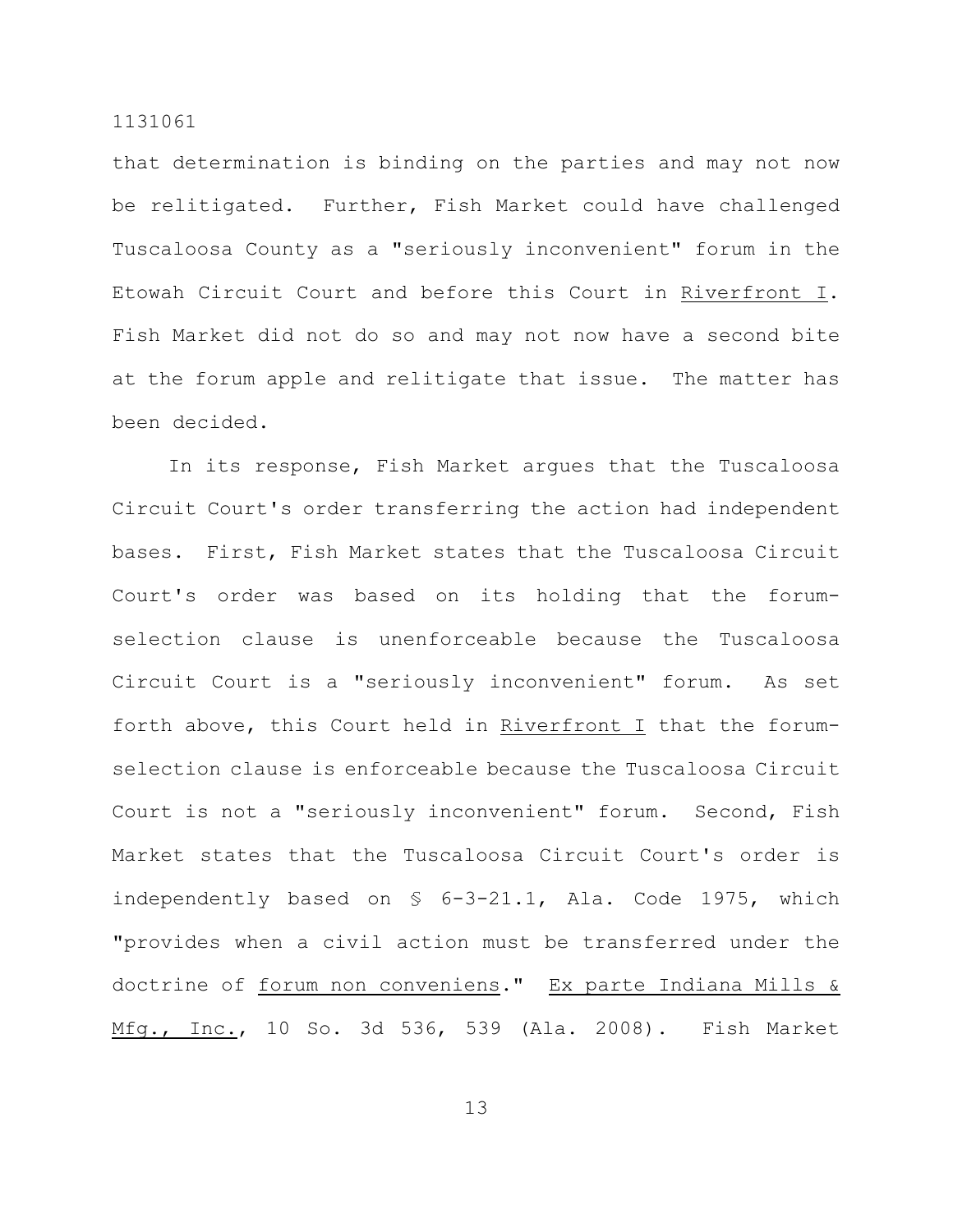points out that Riverfront makes no argument in its mandamus petition concerning the Tuscaloosa Circuit Court's holding that Fish Market's action was due to be transferred based on § 6-3-21.1. Accordingly, Fish Market argues, Riverfront has failed to demonstrate it has a clear legal right to the relief sought because Riverfront did not make any argument concerning this independent basis for the Tuscaloosa Circuit Court's order. We do not find Fish Market's argument persuasive.

Section 6-3-21.1 is not applicable in this case. Section 6-3-21.1(a), Ala. Code 1975, states, in pertinent part:

"With respect to civil actions filed in an appropriate venue, any court of general jurisdiction shall, for the convenience of parties and witnesses, or in the interest of justice, transfer any civil action or any claim in any civil action to any court of general jurisdiction in which the action might have been properly filed and the case shall proceed as though originally filed therein."

(Emphasis added.) Section 6-3-21.1 only applies if there is more than one court "in which the action might have been properly filed." In Riverfront I, we held that the forumselection clause is enforceable and that the Tuscaloosa Circuit Court is the only court in which Fish Market's action against Riverfront may be prosecuted. After Riverfront I, the Etowah Circuit Court was no longer a court in which Fish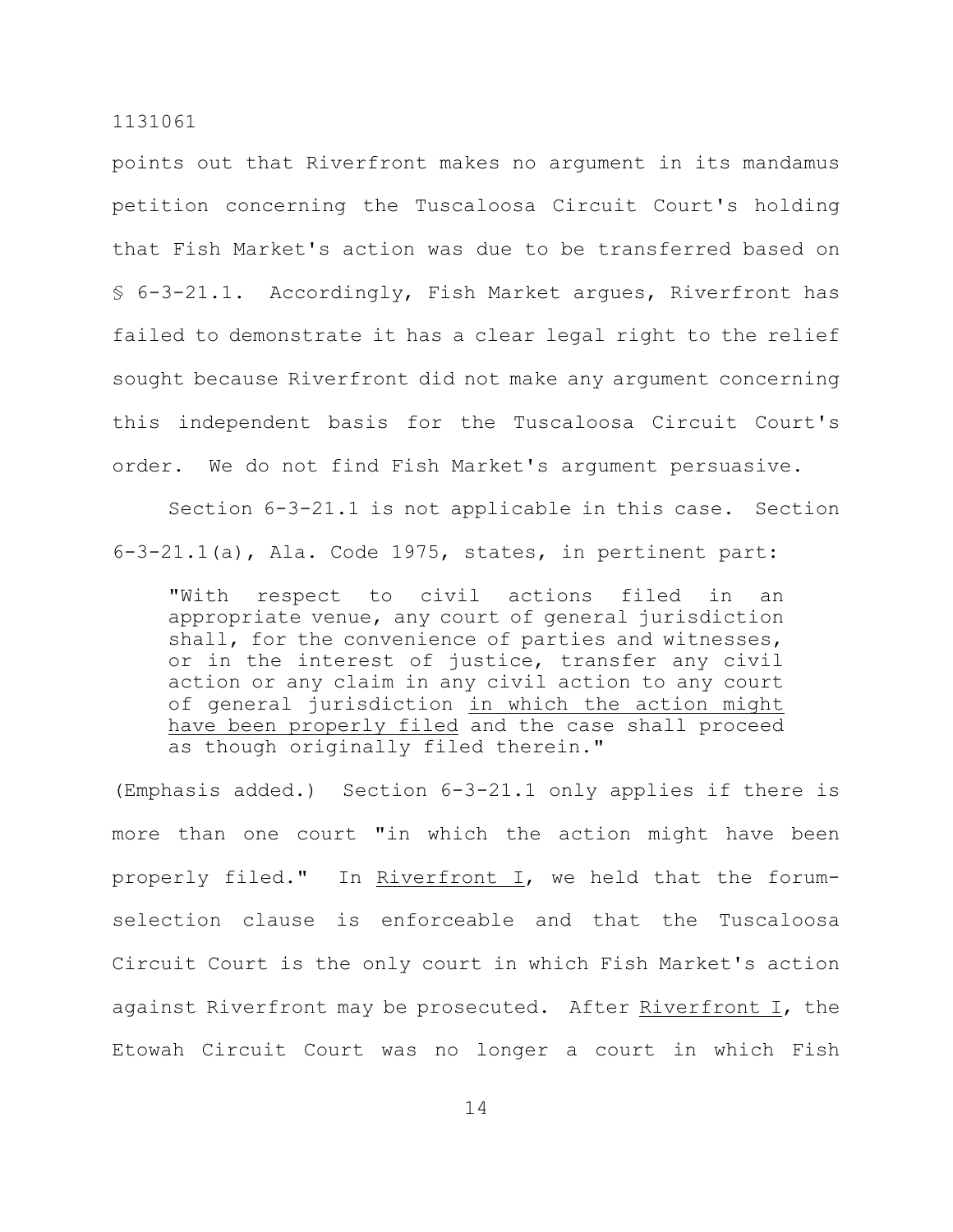Market's action "might have been properly filed." Accordingly, there was no reason for Riverfront to address that purportedly independent basis of the Tuscaloosa Circuit Court's order because § 6-3-21.1 has no applicability in this case. Fish Market's argument is unpersuasive.

## Conclusion

Based on the foregoing, we grant Riverfront's mandamus petition and direct the Tuscaloosa Circuit Court to vacate its order transferring the action to the Etowah Circuit Court.

PETITION GRANTED; WRIT ISSUED.

Stuart, Main, and Bryan, JJ., concur.

Murdock, J., concurs in part and concurs in the result. Shaw, J., dissents.

Bolin and Wise, JJ., recuse themselves.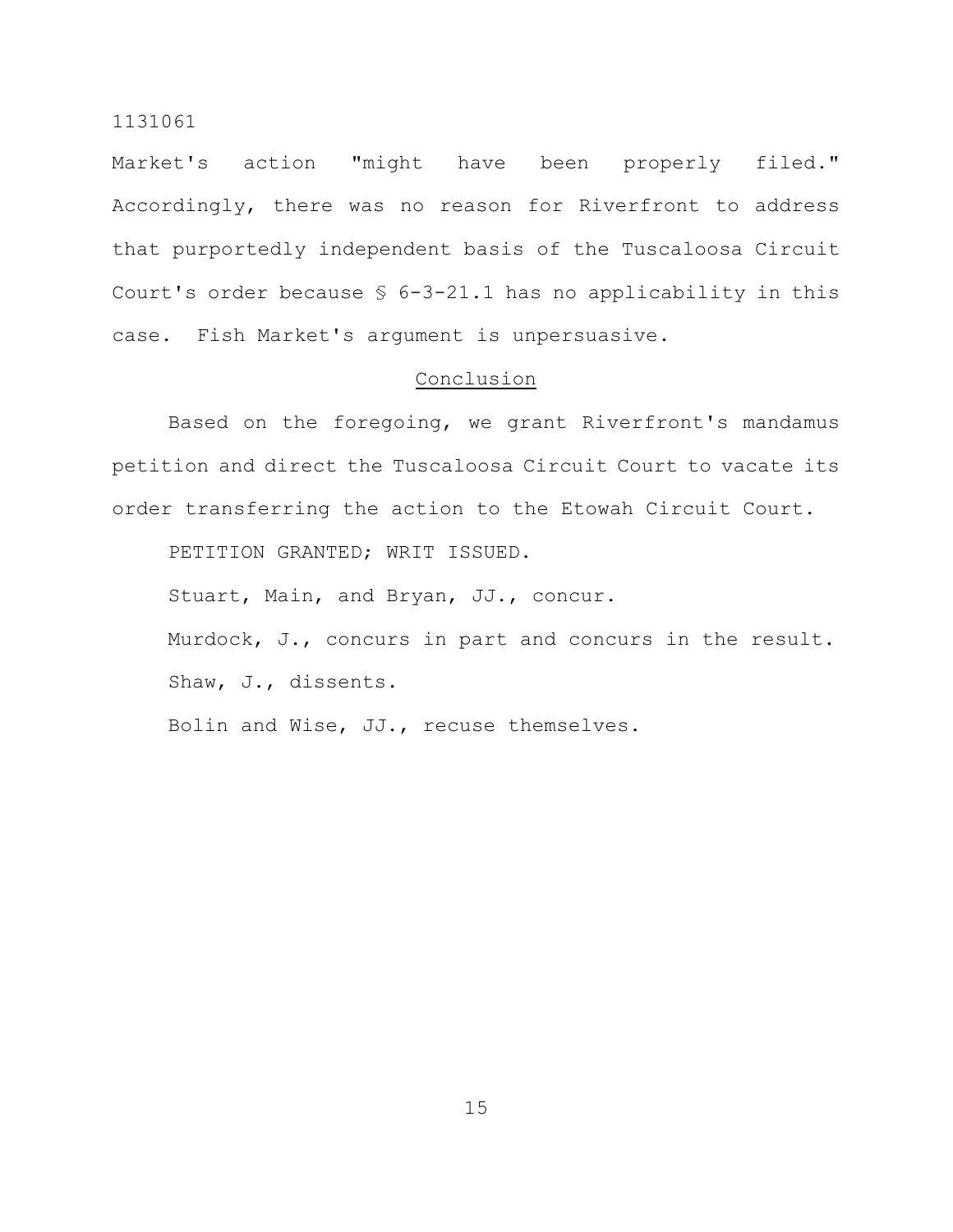MURDOCK, Justice (concurring in part and concurring in the result).

I write to explain my agreement with certain aspects of the main opinion and to explain why I part company with the main opinion in certain limited respects.

First, I take note of the different purposes and natures of the "seriously inconvenient forum" test referenced in Ex parte D.M. White Construction Co., 806 So. 2d 370, 372 (Ala. 2001), and the forum non conveniens test of § 6-3-21.1(a), Ala. Code 1975. The purpose of a forum-selection clause in the first place is to allow the parties, by agreement, to override the otherwise applicable rules (whether derived from statutes or rules of procedure) regarding venue and forum selection, including the forum non conveniens test. Lest we nullify the ability of the parties to override the normal rules concerning forum non conveniens, the test for, in turn, overriding the parties' agreement as to forum necessarily must be different and more demanding than the otherwise applicable forum non conveniens rule. Indeed, we have held that, in order to satisfy the "seriously inconvenient forum" test, "the party challenging the clause must show that a trial in [the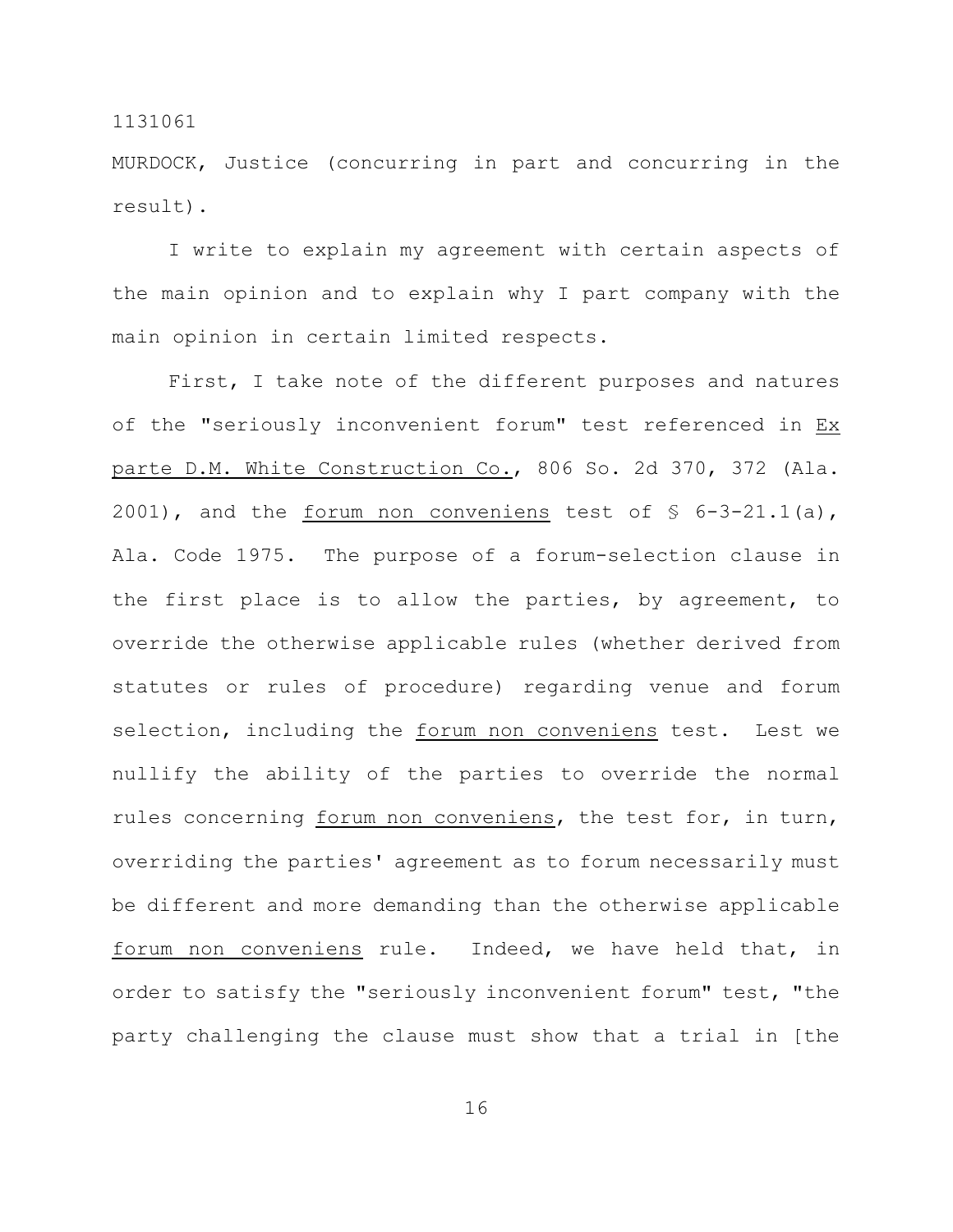chosen] forum would be so gravely difficult and inconvenient that the challenging party would effectively be deprived of his day in court." Ex parte Rymer, 860 So. 2d 339, 342 (Ala. 2003) (citing Ex parte Northern Capital Res. Corp., 751 So. 2d 12, 15 (Ala. 1999)).

The foregoing is an unspoken corollary of the conclusion reached in the main opinion that "[s]ection 6-3-21.1 is not applicable in this case." So. 3d at . In addition to the observations made above, I agree with the grounds for this conclusion otherwise stated in the main opinion.

I also agree with the main opinion's understanding of the mandate of this Court in Ex parte Riverfront, LLC, 129 So. 3d 1008 (Ala. 2013) ("Riverfront I"). I momentarily part company with the main opinion only as to my willingness to consider certain briefs submitted by Fish Market Restaurants, Inc., and George Sarris (hereinafter referred to collectively as "Fish Market")<sup>5</sup> and as to one other aspect of the main opinion.

 $5I$  see no reason not to consider the briefs submitted to this Court by Fish Market before October 8, 2014. I respectfully disagree with the approach to the contrary noted in note 3 of the main opinion. So. 3d at n.3.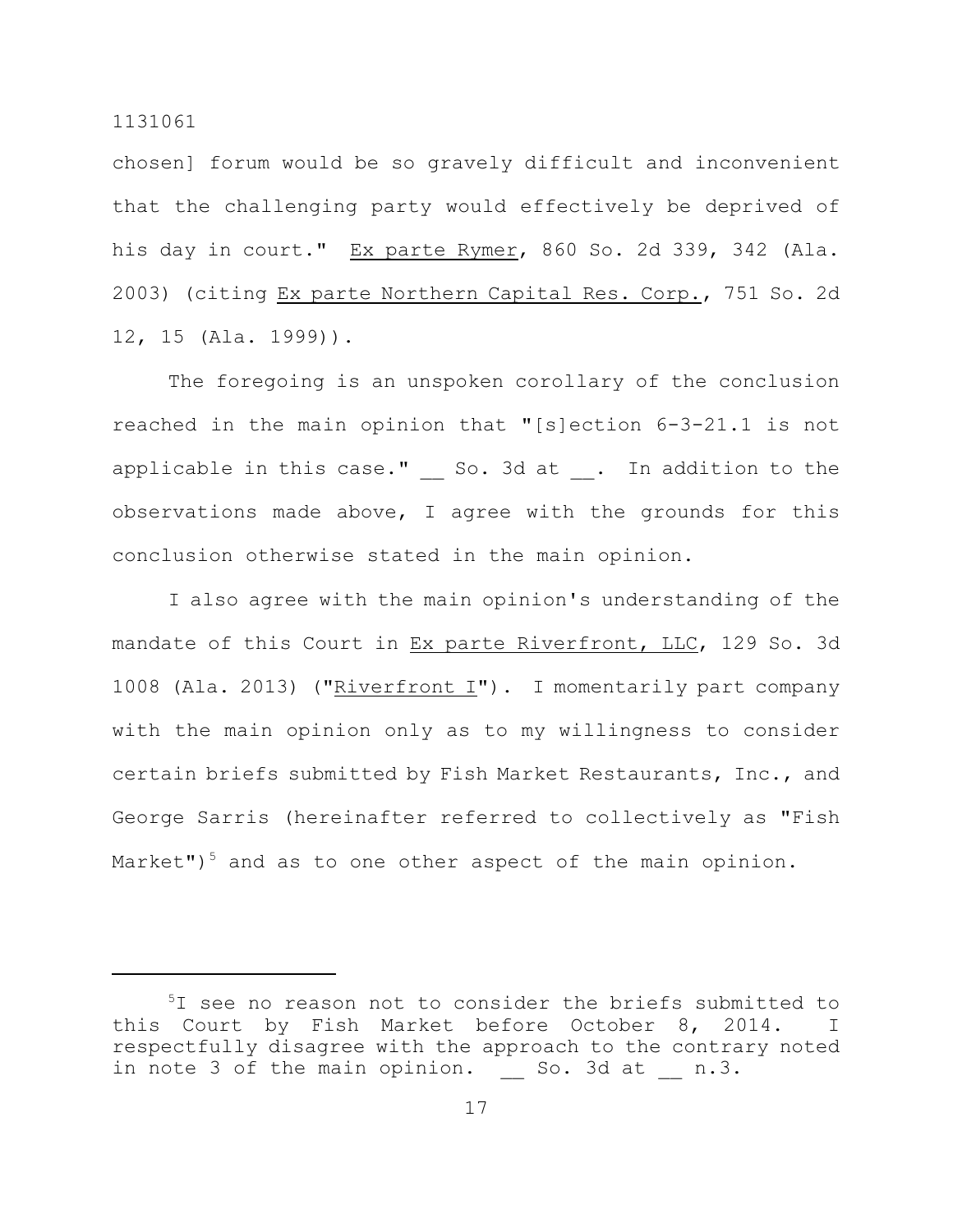The main opinion states that "[n]ecessary to, and an essential part of, our conclusion in Riverfront I is the holding that Tuscaloosa County is not a 'seriously inconvenient' forum." So. 3d at . Although I certainly would be inclined to agree that the test for determining whether a forum is "seriously inconvenient" as stated above is not met in this case based on the materials before us, I would stop short of saying that it was necessary to our judgment in Riverfront I to decide that issue. Indeed, as we noted in Riverfront I, and as the trial court in the present case reiterated, Fish Market did not argue in Riverfront I that enforcement of the forum-selection clause would violate the seriously inconvenient test. Yet it was Fish Market's burden, as the plaintiff, to have made and carried that argument in Riverfront I. Thus, I simply would say that having litigated in the Etowah Circuit Court, and ultimately in this Court, the issue of the enforceability of the forum-selection clause without the introduction of this argument, Fish Market cannot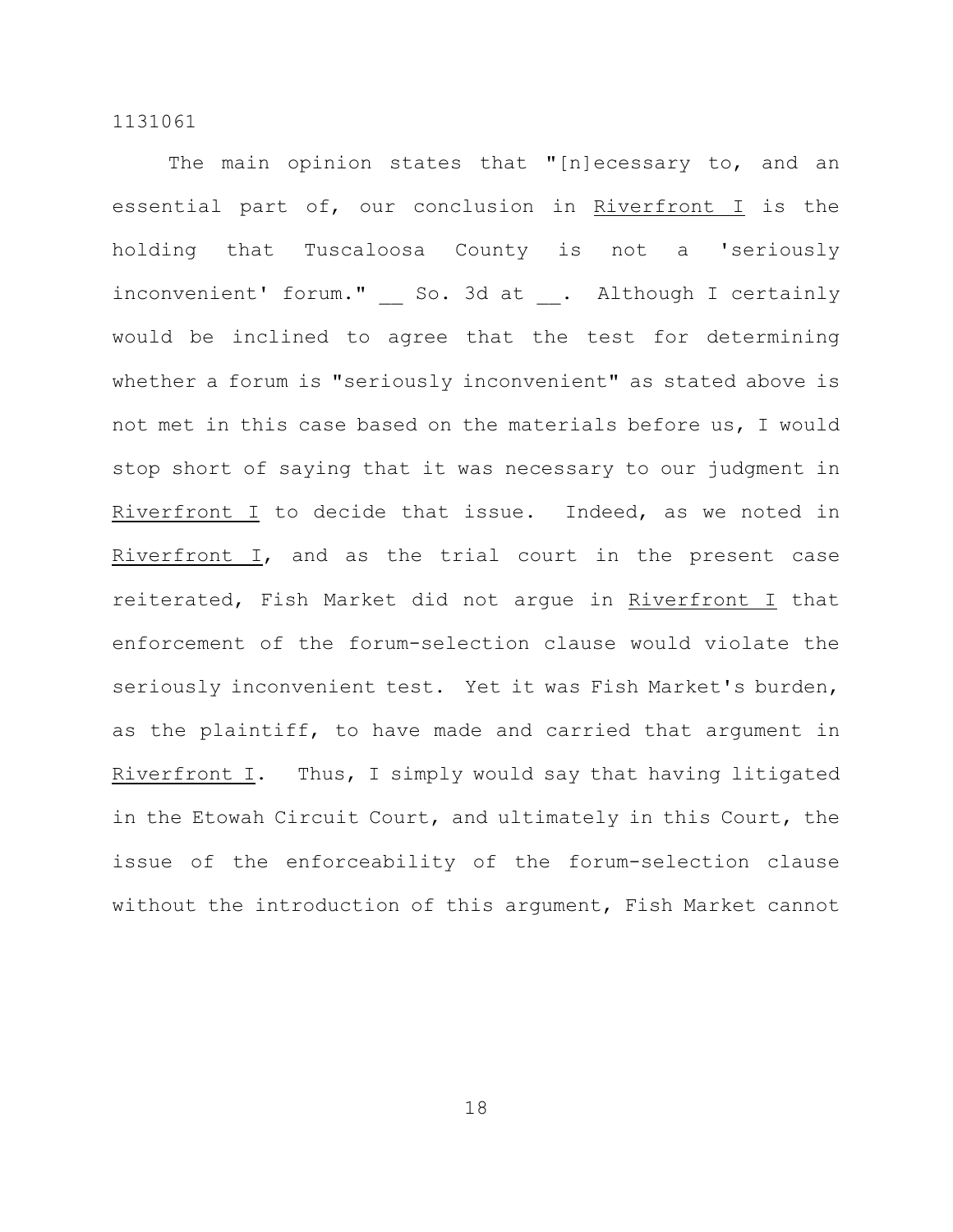now use this argument as a basis for a "second bite" at that issue. 6

 $6$ Justice Shaw is correct when he states in his dissent that, in Riverfront I, I declined to provide the fifth vote in support of a substantive analysis of the "seriously inconvenient forum" issue. I declined to do so because the party who had the burden of raising and pursuing that issue -- Fish Market -- had not raised and pursued it.

The fact that I did not join a substantive analysis of an issue not properly before this Court does not detract from the fact that I provided the fifth vote for the ultimate "decision" and "judgment" reached in Riverfront I. That decision and judgment -- and the mandate that resulted therefrom -- was that the forum-selection clause was enforceable and that the trial of this case must be conducted, if at all, in the Tuscaloosa Circuit Court. That is, I provided the fifth vote for the following "result" announced at the end of the opinion in Riverfront I:

"Riverfront has established that it has a clear legal right to the enforcement of the forum-selection clause in the lease .... We direct the circuit court either to dismiss this cause, without prejudice, pursuant to Rule 12(b)(3), Ala. R. Civ. P., or to transfer the cause to the Tuscaloosa Circuit Court, the forum agreed to in the lease."

129 So. 3d at 1015.

What "law of the case" might or might not have informed the Court's "decision" or "judgment" as to where any trial must be conducted is not the same as the decision or judgment itself. The opinion in Riverfront I did not garner five votes for a substantive analysis of the "seriously inconvenient" issue, and the dissent therefore correctly observes that "[t]here [was] no 'decision' of a majority of the Court in Riverfront I rejecting an argument that 'enforcement [of the forum-selection clause] would be unreasonable on the basis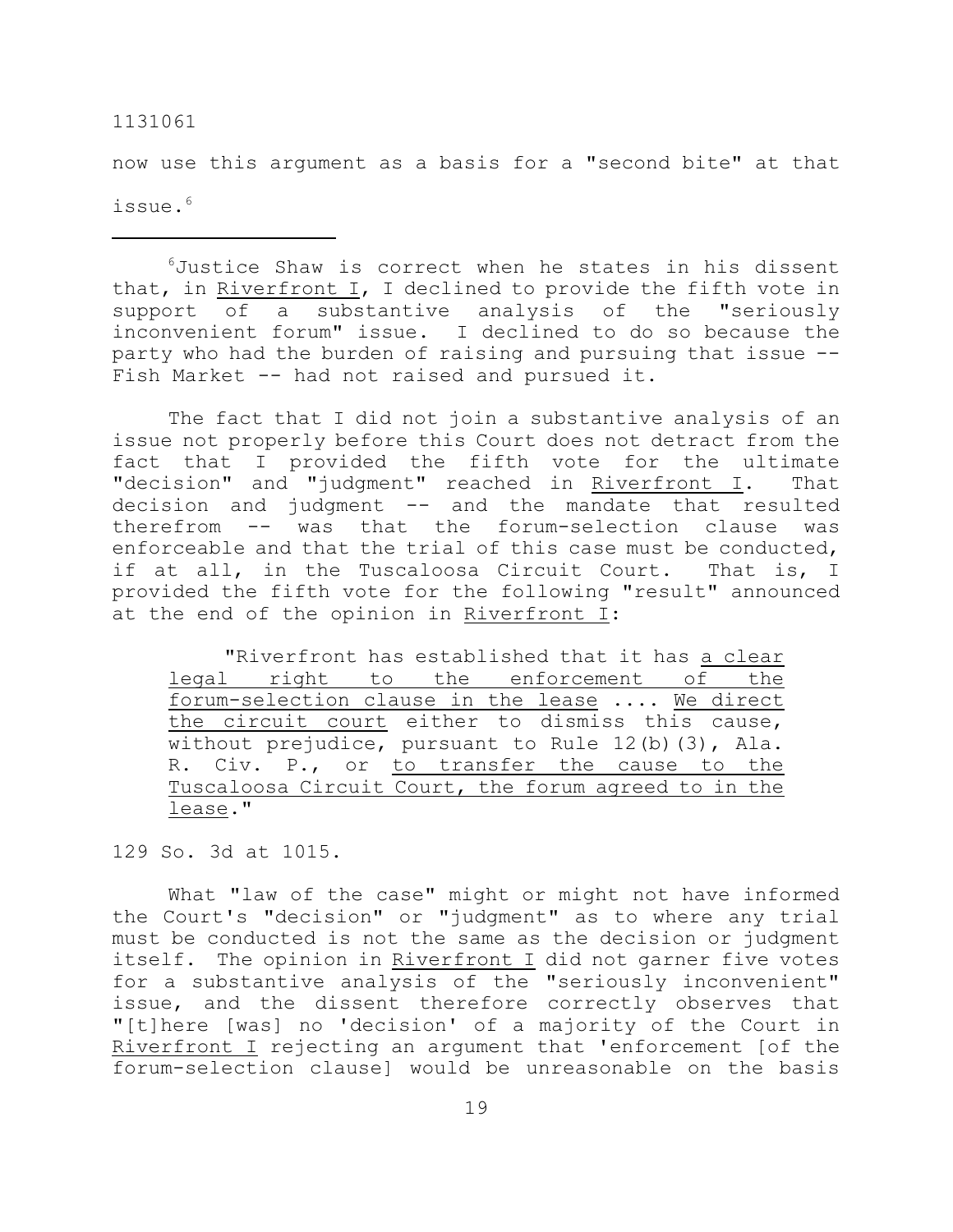that the selected forum would be seriously inconvenient.'" \_\_\_ So. 3d at \_\_\_. But that does not mean that no decision was reached in Riverfront I as to where a trial of the case must be conducted. The order of the Court set out at the end of the opinion is no less a mandate because all the Justices voting for it did not agree on all the potential reasons therefor. Five Justices did agree on the order itself.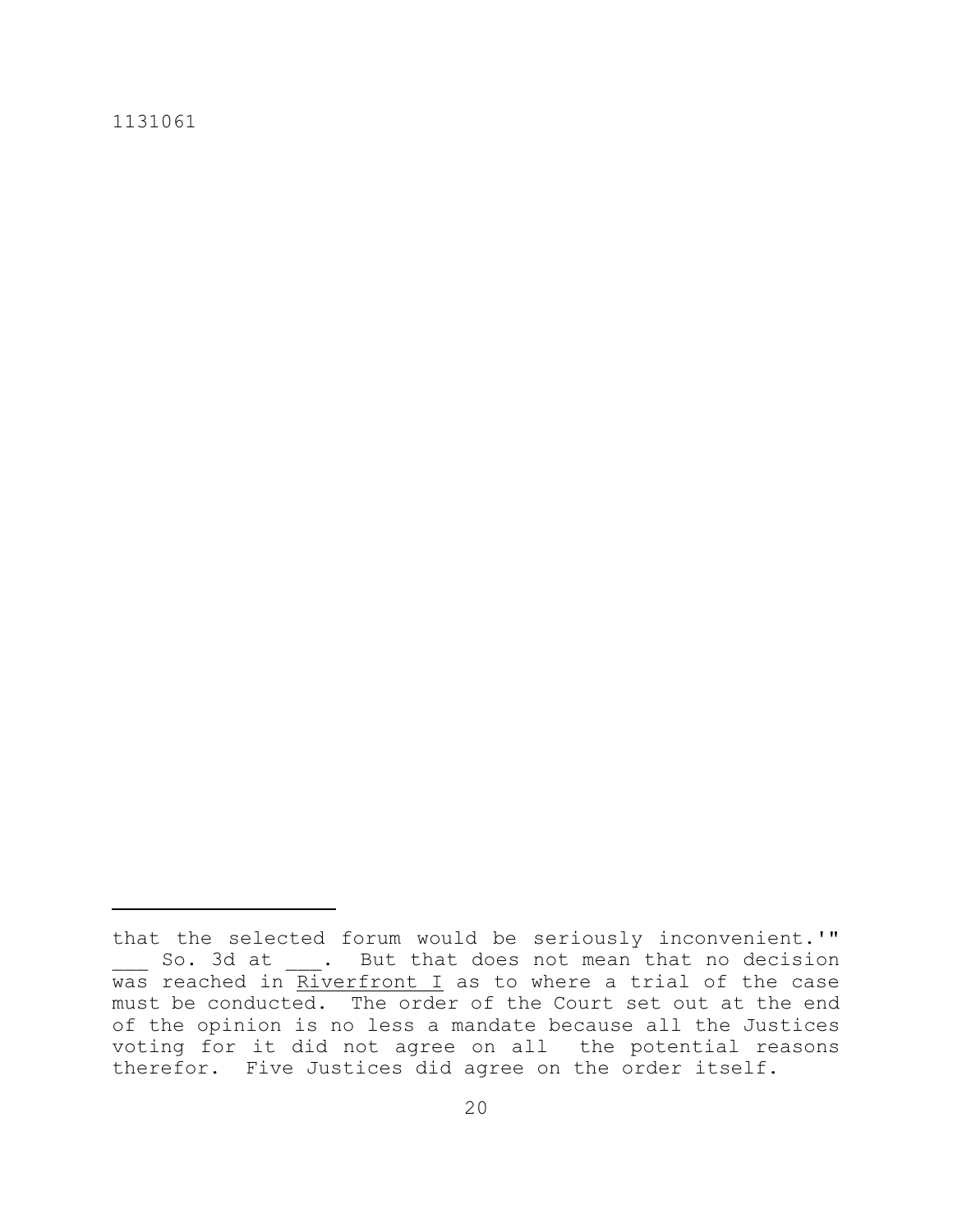SHAW, Justice (dissenting).

Riverfront, LLC, petitions this Court for a writ of mandamus directing the Tuscaloosa Circuit Court to vacate its order transferring this lease dispute to the Etowah Circuit Court. A prior decision of this Court, Ex parte Riverfront, LLC, 129 So. 3d 1008 (Ala. 2013) ("Riverfront I"), enforced a forum-selection clause in the lease agreement between Riverfront and the plaintiffs below, Fish Market Restaurants, Inc., and George Sarris (hereinafter collectively referred to as "Fish Market"), and directed that the action either be transferred from Etowah County to Tuscaloosa County or be dismissed. For the reasons discussed below, I would deny the petition. Therefore, I respectfully dissent.

## Facts and Procedural History

The underlying action commenced when Fish Market filed a declaratory-judgment action against Riverfront in the Etowah Circuit Court. Riverfront filed a motion challenging venue, arguing that a forum-selection clause in a lease between the parties required Fish Market's action to be filed in Tuscaloosa County. The parties disputed whether the lease containing the forum-selection clause was properly entered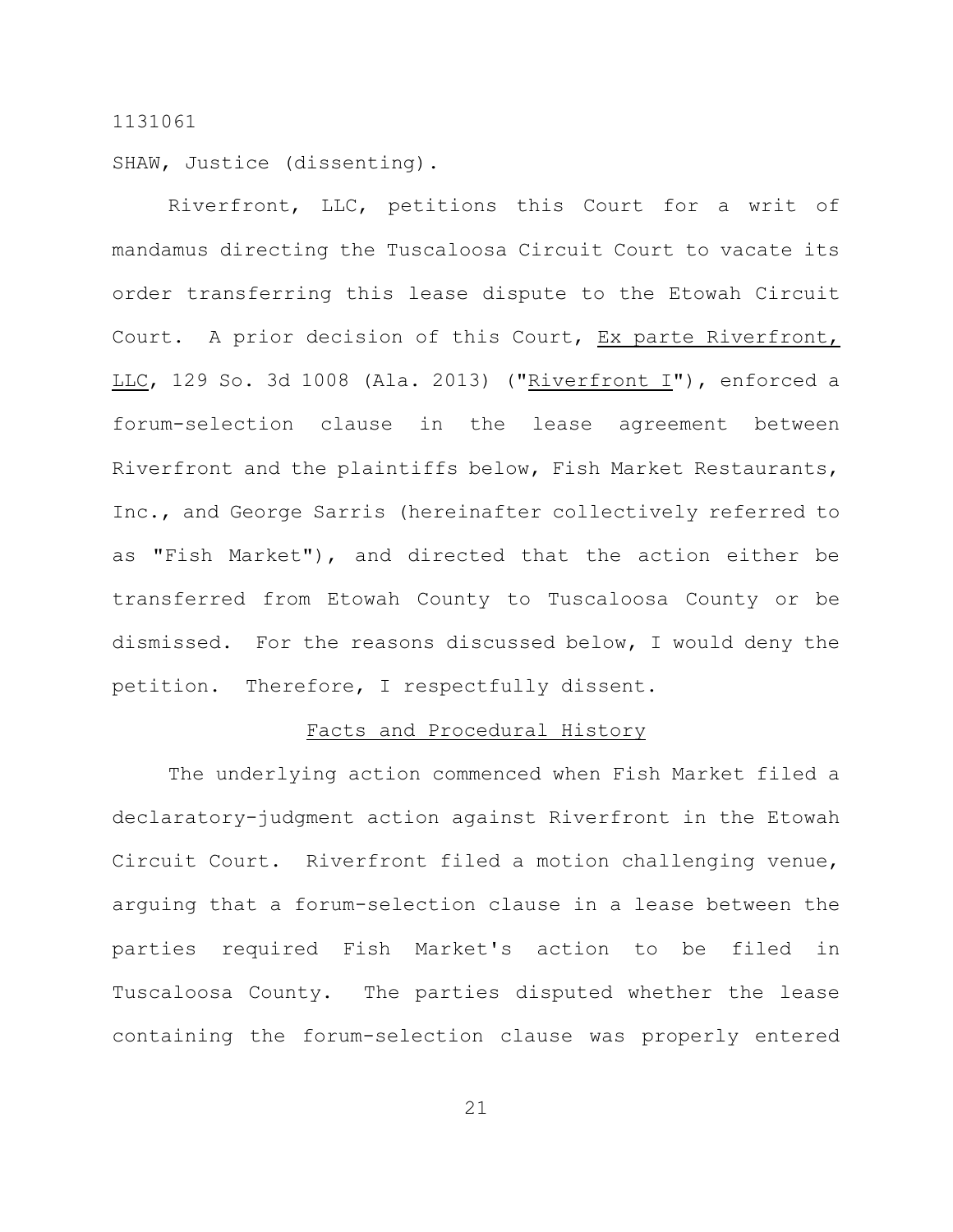into; the Etowah Circuit Court was called upon to decide whether the lease containing the clause was a product of a "meeting of the minds" between the parties. The court apparently agreed with Fish Market, that there had been no meeting of the minds, and refused to transfer the action. Riverfront petitioned for mandamus relief; Fish Market raised that same meeting-of-the-minds argument in response to the mandamus petition.

The main opinion in Riverfront I is essentially divided into two parts: the first discusses whether there was a meeting of the minds as to the lease. Specifically, Fish Market argued that there was no meeting of the minds, which argument this Court rejected. 129 So. 3d at 1013. The main opinion in that decision then turned to the second issue: Riverfront's argument "that Fish Market has failed to demonstrate that the forum-selection clause is unreasonable because Fish Market did not present any evidence or argument in the circuit court concerning whether the Tuscaloosa Circuit Court would be a 'seriously inconvenient' forum." 129 So. 3d at 1014. Citing Ex parte Soprema, Inc., 949 So. 2d 907, 913 (Ala. 2006), the main opinion in Riverfront I stated: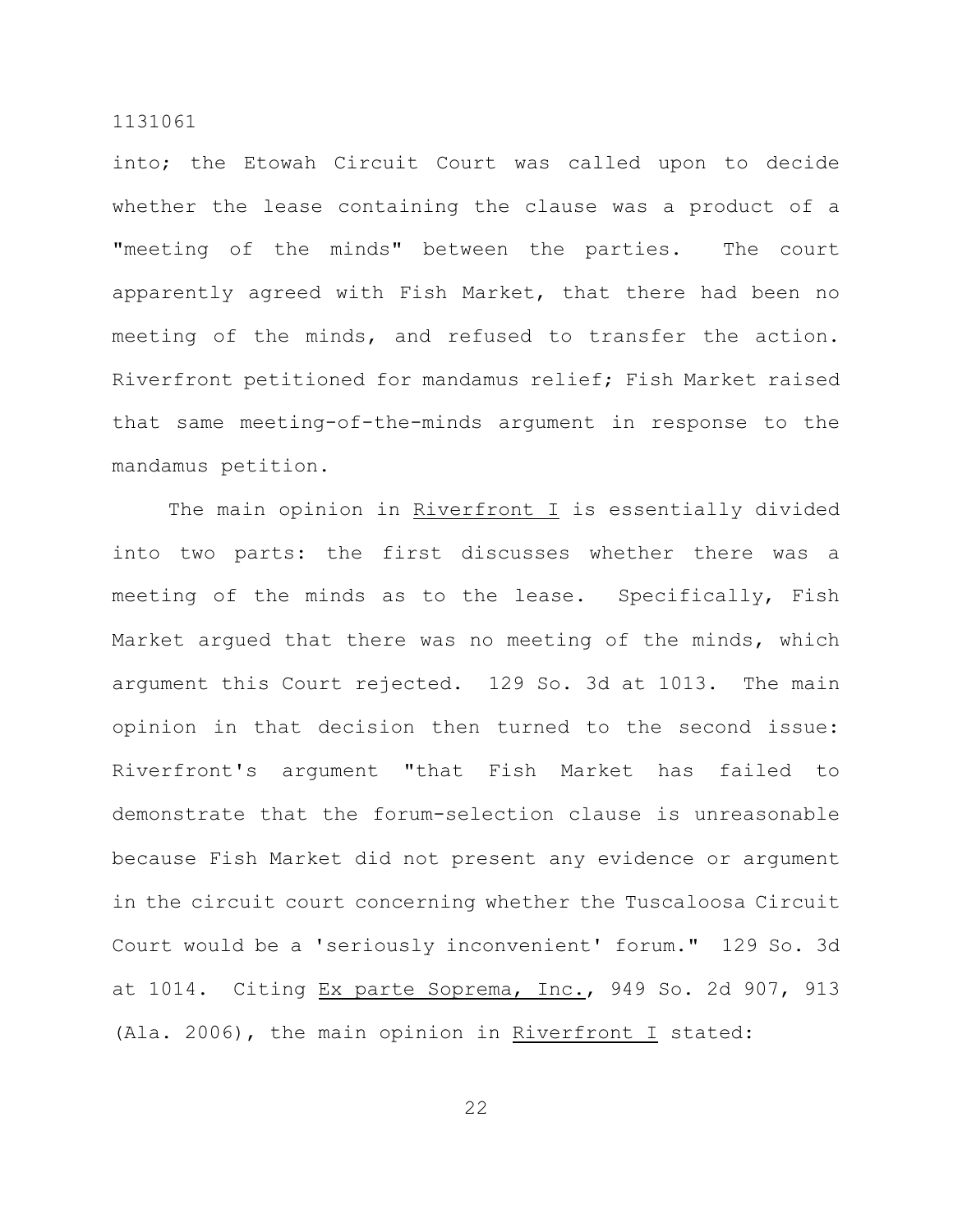"We conclude that Fish Market, the party opposing enforcement of the forum-selection clause, failed to present any evidence below or any argument before this Court '"that enforcement of the [forumselection] clause would be unfair on the basis that the [lease] '"[w]as affected by fraud, undue influence, or overweening bargaining power or ... [that] enforcement would be unreasonable on the basis that the selected forum [the Tuscaloosa Circuit Court] would be seriously inconvenient."'"'"

Riverfront I, 129 So. 3d at 1014-15 (alterations in Riverfront I) (quoting Ex parte D.M. White Constr. Co., 806 So. 2d 370, 372 (Ala. 2001), quoting in turn other cases). This Court granted Riverfront's petition and directed the Etowah Circuit Court either to dismiss the action or to transfer it to the Tuscaloosa Circuit Court. Thereafter, the Etowah Circuit Court entered an order transferring the action to the Tuscaloosa Circuit Court.

Following the transfer, Fish Market filed in the Tuscaloosa Circuit Court a motion seeking to transfer the action back to the Etowah Circuit Court on the basis of, among other things, the doctrine of forum non conveniens. See Ala. Code 1975, § 6-3-21.1(a) ("With respect to civil actions filed in an appropriate venue, any court of general jurisdiction shall, for the convenience of parties and witnesses, or in the interest of justice, transfer any civil action or any claim in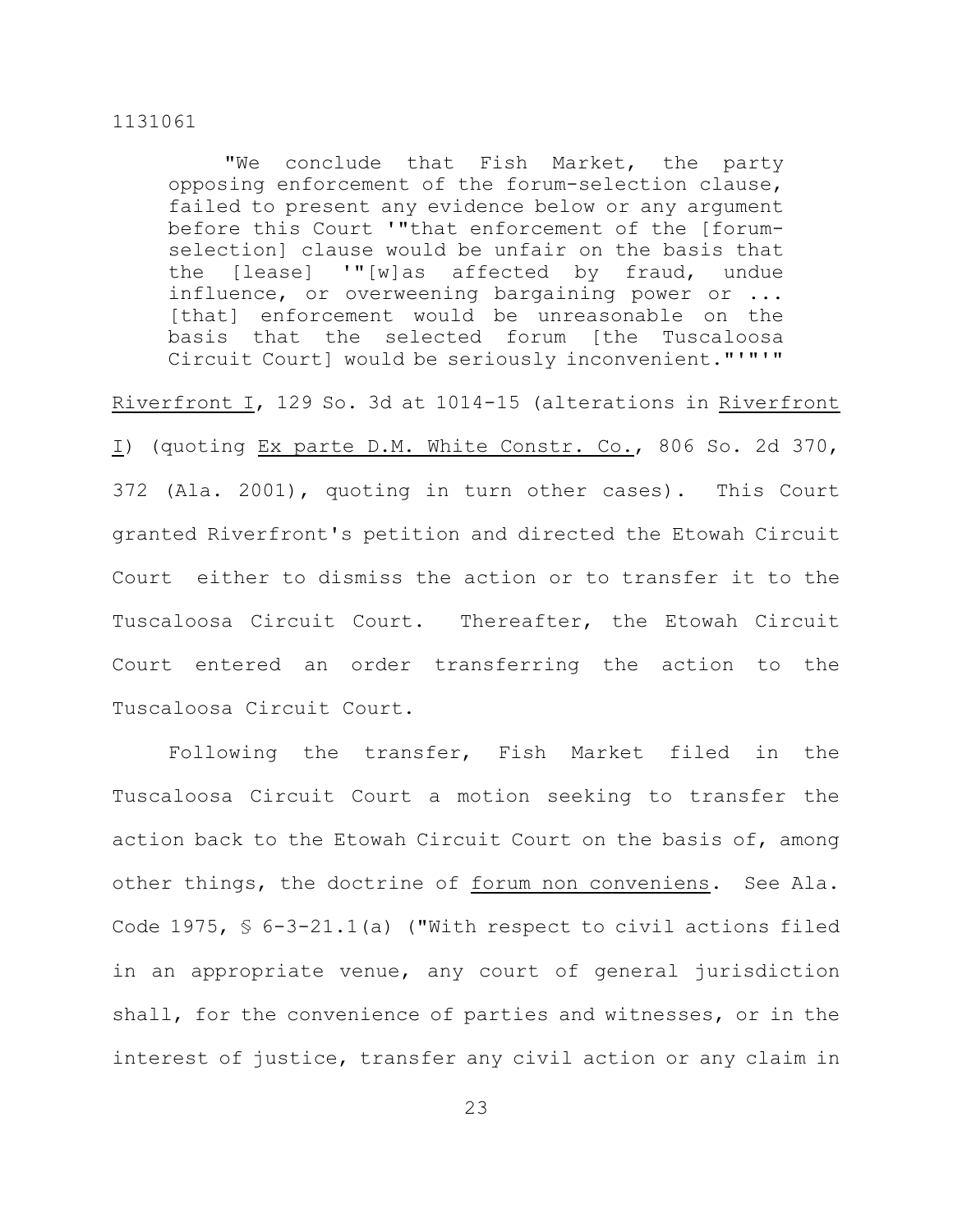any civil action to any court of general jurisdiction in which the action might have been properly filed and the case shall proceed as though originally filed therein."). Specifically, Fish Market contended that "Tuscaloosa County would be a seriously inconvenient forum and would effectively deny [Fish Market] the right to obtain and present testimony from a large number of witnesses."

The Tuscaloosa Circuit Court, following a hearing, granted Fish Market's motion on two alternate theories:

"This Court finds that [(1)] the forum-selection clause in the contract is unenforceable because Tuscaloosa County would be a seriously inconvenient forum. Further, [(2)] under Ala. Code [1975,] 6-3-21.1, Etowah County is more convenient for the parties and witnesses and it is in the interest of justice for the case to be transferred."

(Emphasis added.) In response, Riverfront filed the instant petition for a writ of mandamus; we subsequently ordered answers and briefs.

## Discussion<sup>7</sup>

 $7$ The main opinion sets out the correct standard of review. So. 3d at . I see no reason to repeat it here.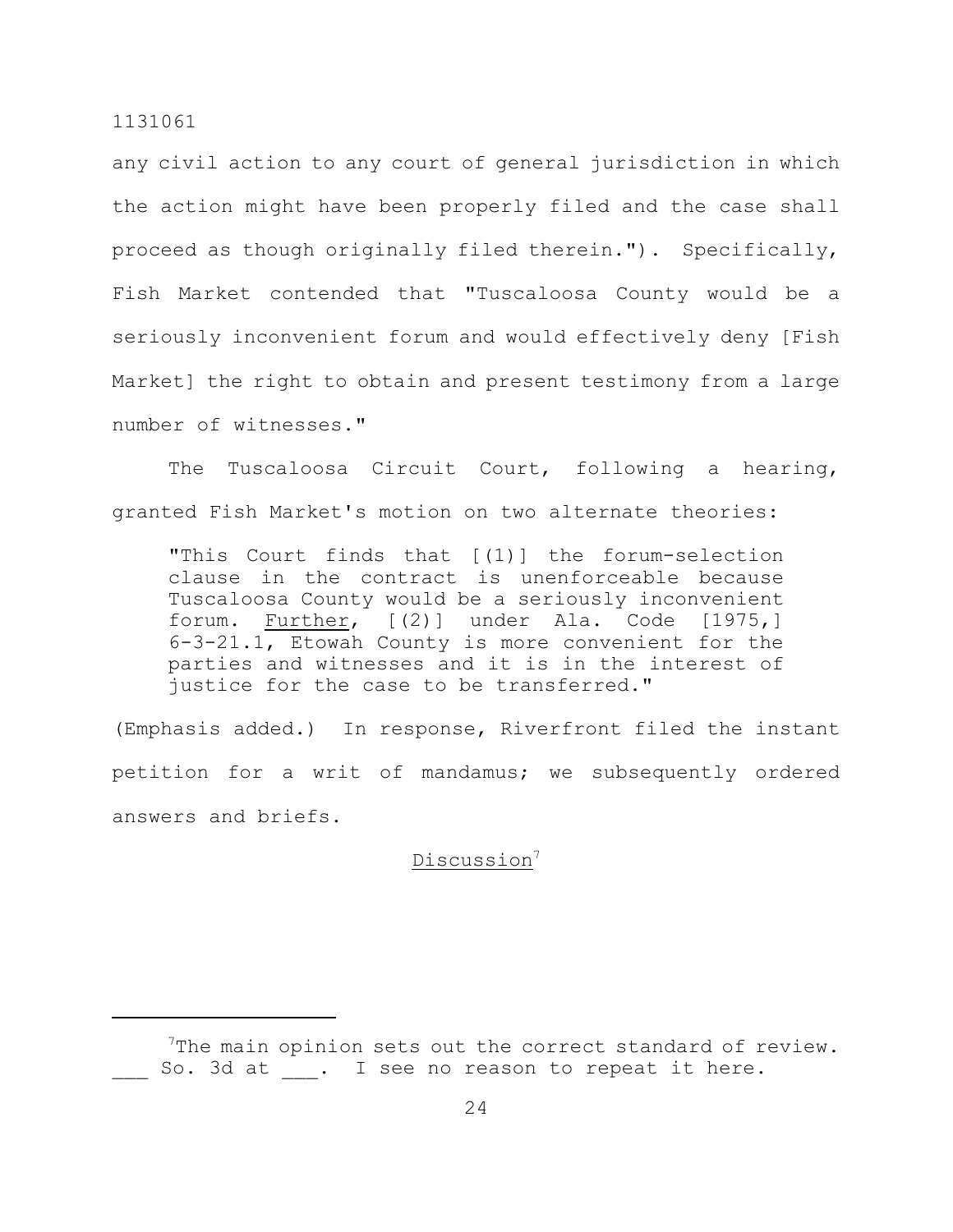After explaining how this case is eligible for mandamus review, Riverfront's entire argument on the merits of the petition is as follows:

"Alabama law requires a trial court's strict compliance with the mandate of an appellate court. [Ex parte] Edwards, 727 So. 2d [792,] 794 [(Ala. 1998)] (holding that when an appellate court remands a case, the trial court's authority is limited to compliance with the directions provided by the appellate court). 'The appellate court's decision is final as to all matters before it, becomes the law of the case, and must be executed according to the mandate.' Ex parte Alabama Power Co., 431 So. 2d 151 (Ala. 1983). On remand, the trial court's duty is to comply with the mandate and it may not revisit or resurrect issues decided by the appellate court. Gray v. Reynolds, 553 So. 2d 79, 81 (Ala. 1989). Accord Jones v. Regions Bank, 25 So. 3d 427, 438 (Ala. 2009); Ex parte Mobil Oil Corp., 613 So. 2d 350, 352 (Ala. 1993)('On remand, a trial court is not free to reconsider issues finally decided by the appellate court and must comply with the appellate mandate.'); Erbe v. Eady, 447 So. 2d 778, 779 (Ala. Civ. App. 1984) ('[t]he trial court is not free to reconsider issues finally decided in the mandate').

"In Riverfront I, this Court finally decided the issue of enforceability of the forum-selection clause. After considering the fairness and reasonableness of the forum-selection clause (i.e, whether venue in Tuscaloosa Circuit Court would be 'seriously inconvenient'), this Court held that the forum-selection clause is enforceable and mandated transfer of the Lawsuit to Tuscaloosa County. [The trial court's] Order considers the same issue that was decided by this Court -- enforceability of the forum-selection clause -- and reaches a contrary conclusion. In stark contrast to the Riverfront I mandate, [the trial court's] Order held that the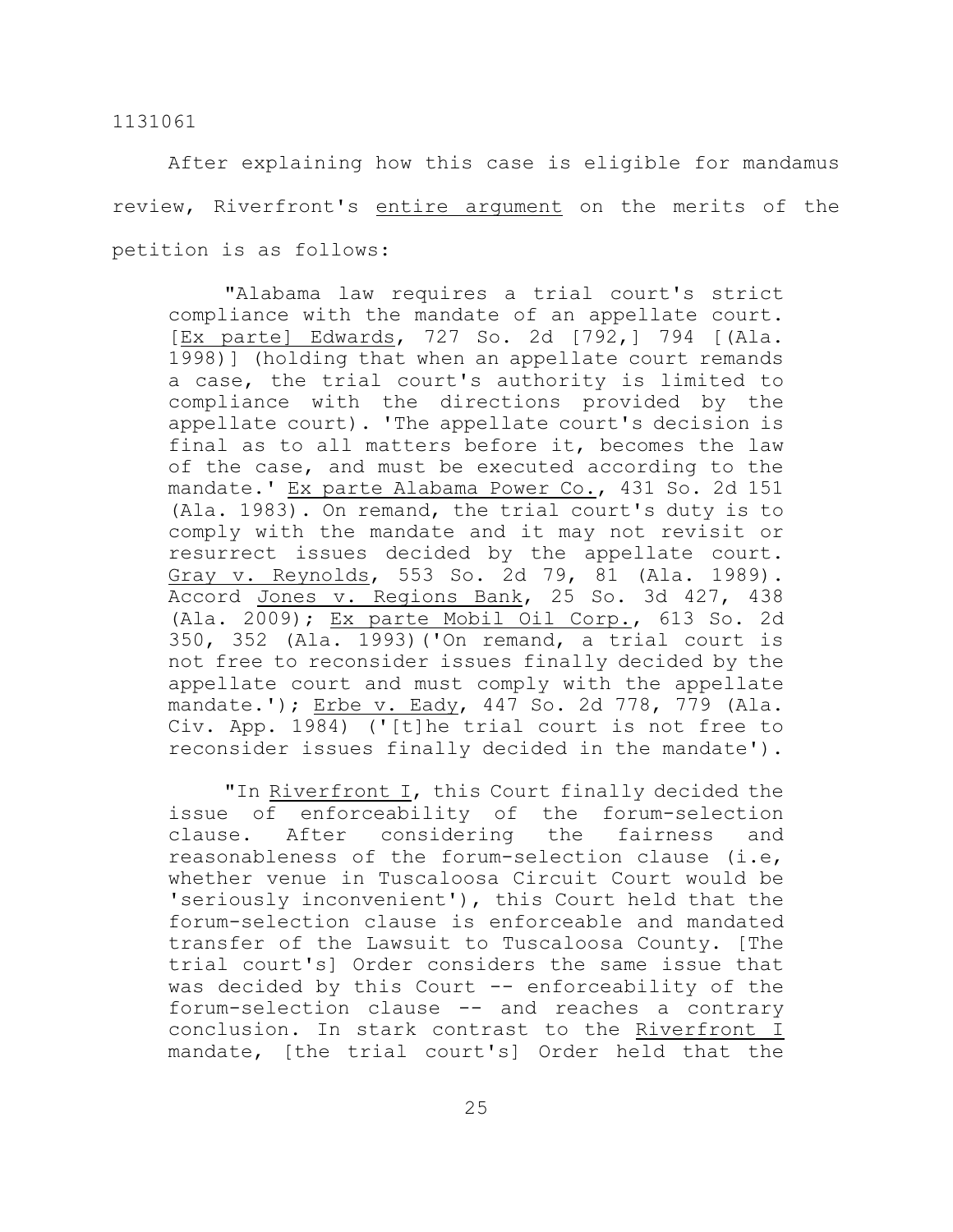forum-selection clause is unenforceable on the grounds that it is unreasonable ('seriously inconvenient') and transferred the Lawsuit from Tuscaloosa County.

"[The trial court's] Order simply cannot be squared with the mandate from Riverfront I. This Court's instructions were clear and concise: because Riverfront has a 'clear legal right to the enforcement of the forum-selection clause' the Court required the transfer of the Lawsuit 'to the Tuscaloosa Circuit Court, the forum agreed to in the lease.' Riverfront  $I$ [, 129 So. 3d] at 1015. The Court's instructions did not allow for reconsideration of its final determination. Therefore, the Court should grant the writ and compel [the trial court] to vacate the Order."

Petition, at 15-17.

I believe that the first paragraph more or less accurately states the law: A trial court must comply with an appellate court mandate, Ex parte Edwards, 727 So. 2d 792 (Ala. 1998); an appellate court's decision is final as to all matters before it, becomes the law of the case, and must be executed by the trial court according to that mandate, Ex parte Alabama Power Co., 431 So. 2d 151 (Ala. 1983); and the trial court may not revisit or resurrect issues decided by the appellate court, Gray v. Reynolds, 553 So. 2d 79 (Ala. 1989), Ex parte Mobil Oil Corp., 613 So. 2d 350 (Ala. 1993), Erbe v. Eady, 447 So. 2d 778 (Ala. Civ. App. 1984), and Jones v.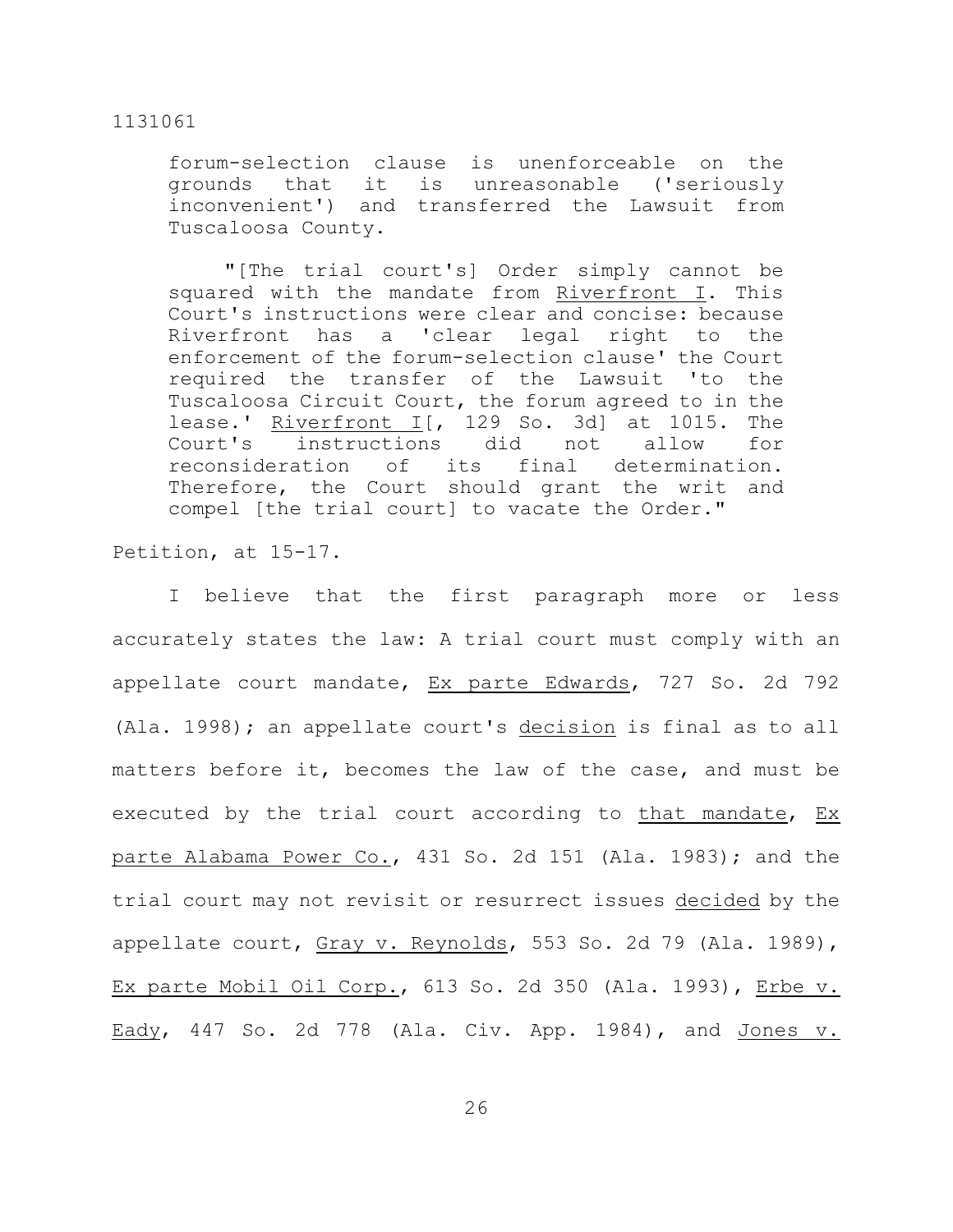Regions Bank, 25 So. 3d 427 (Ala. 2009). In the instant case, we must decide what the "decision" is in Riverfront I that became the "law of the case" and formed a "mandate" that the Tuscaloosa Circuit Court could not "revisit."<sup>8</sup> Riverfront contends, as noted above, that the decision in Riverfront I "finally decided the issue of enforceability of the forum-selection clause." As explained below, I disagree.

Riverfront I is a plurality opinion. Before deciding the issue of the enforceability of the forum-selection clause, i.e., whether it was fair and whether the selected forum (Tuscaloosa County) would be seriously inconvenient, the main opinion decided the issue whether there was a "meeting of minds" with respect to the lease that contained the forumselection clause. That discussion ends at the bottom of page 1013 of the main opinion. The next page, 129 So. 3d at 1014, starts a discussion of whether "Fish Market has failed to

 $8$ The "mandate" cases cited by Riverfront all involve the context of the failure of trial courts whose judgments had previously been reversed to follow the mandate issued to them. In the present case, this Court issued a writ of mandamus to the Etowah Circuit Court; the Tuscaloosa Circuit Court was not the recipient of our writ. Riverfront cites no authority for the proposition that a writ of mandamus to one circuit court binds a different circuit court that was not a respondent in the mandamus proceedings.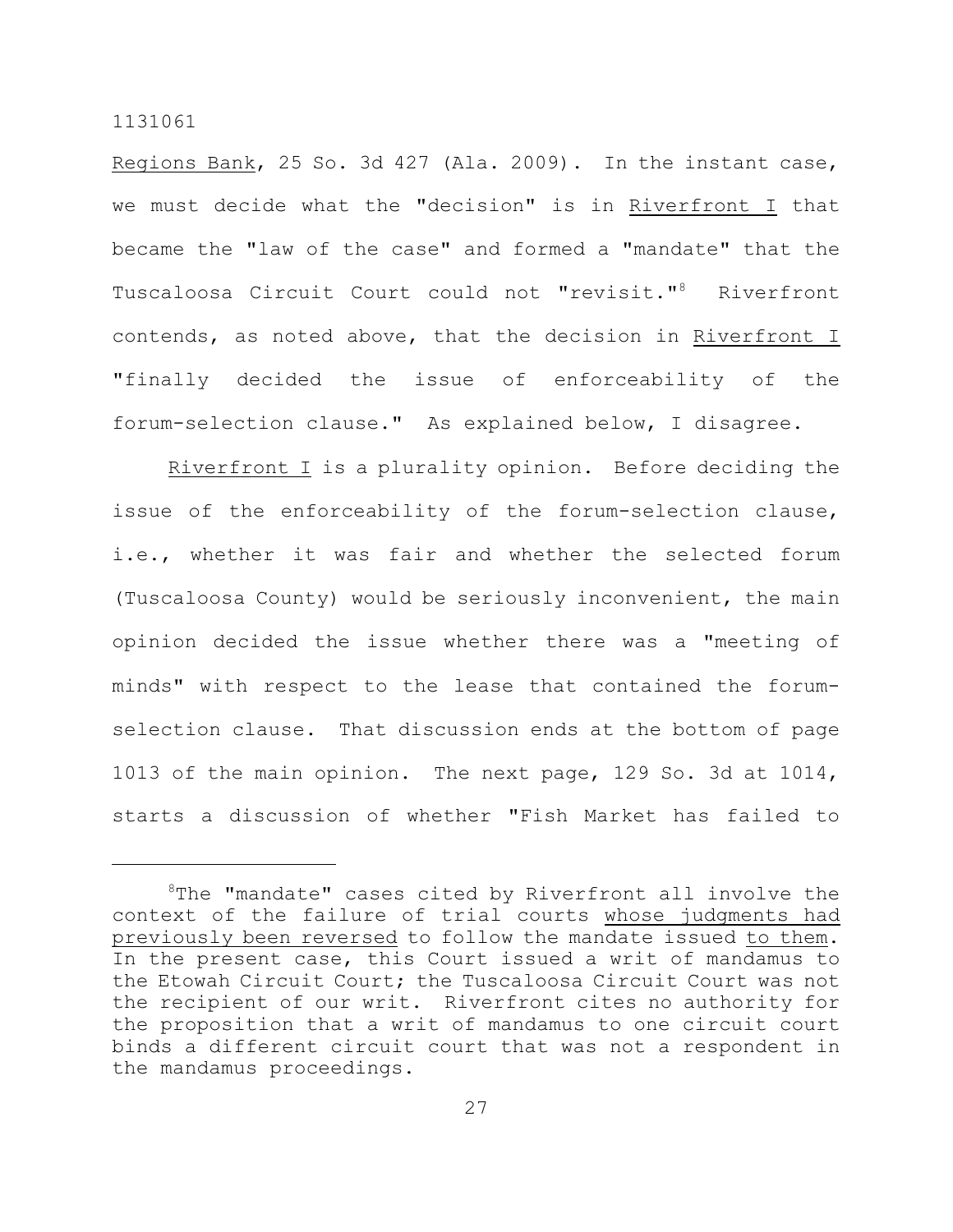demonstrate that the forum-selection clause is unreasonable because ... the Tuscaloosa Circuit Court would be a 'seriously inconvenient' forum."

In his special writing concurring in the result in Riverfront I, Justice Murdock "respectfully decline[d] ... to join the discussion in note 2 and the accompanying text of the main opinion as to whether the clause [was an outbound forumselection clause or an inbound forum-selection clause]." In the next paragraph, he stated: "it appears to me that the only question presented in this case is the one presented by the position taken by [Fish Market] that the forum-selection clause ... was not a function of 'a clear meeting of the minds between the parties.'" 129 So. 3d at 1016 (emphasis added). Justice Murdock then discusses the meeting-of-the-minds argument and quotes several statements from the main opinion. His discussion of the last such quotation is as follows:

"I fully agree with the statement in the main opinion that 'Fish Market has not directed this Court's attention to any authority indicating that the ... testimony of an undisputed signatory to a contract stating simply that he never received an original copy of the contract demonstrates that the parties had not mutually assented to the terms of the contract.'"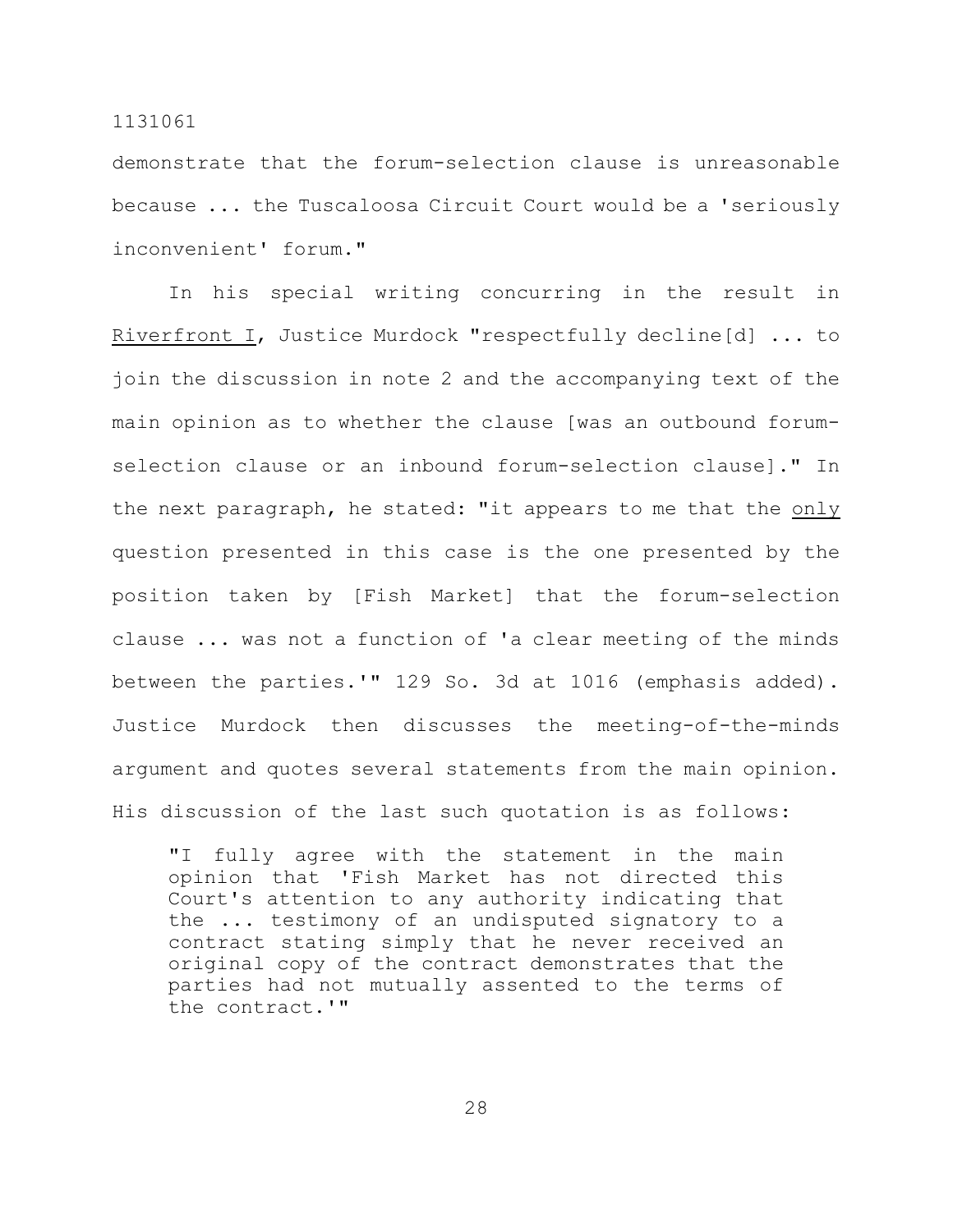129 So. 3d at 1017. The quoted language from the main opinion appears as the last statement on page 1013. Justice Murdock's next sentence in his writing states as follows: "I believe the foregoing is sufficient analysis upon which to decide this case, and I express no agreement or disagreement with any portion of the analysis that follows the latter statement in the main opinion." Id. (emphasis added). Again, the "latter statement" is the statement that concludes page 1013. As noted above, to everything that "follows" page 1013, Justice Murdock "expressed no agreement or disagreement." As further noted above, the second portion of the main opinion addressing whether "the Tuscaloosa Circuit Court would be a 'seriously inconvenient' forum" began on page 1014. I can only read this to mean that Justice Murdock did not concur with the analysis in the main opinion on the issue whether the Tuscaloosa Circuit Court was a "convenient" forum, i.e., everything that followed page 1013. Therefore, the portion of Riverfront I addressing the issue of Fish Market's failure to challenge the enforcement of the forum-selection clause on the basis that the selected forum would be seriously inconvenient did not obtain a majority of the Court. The only holding of a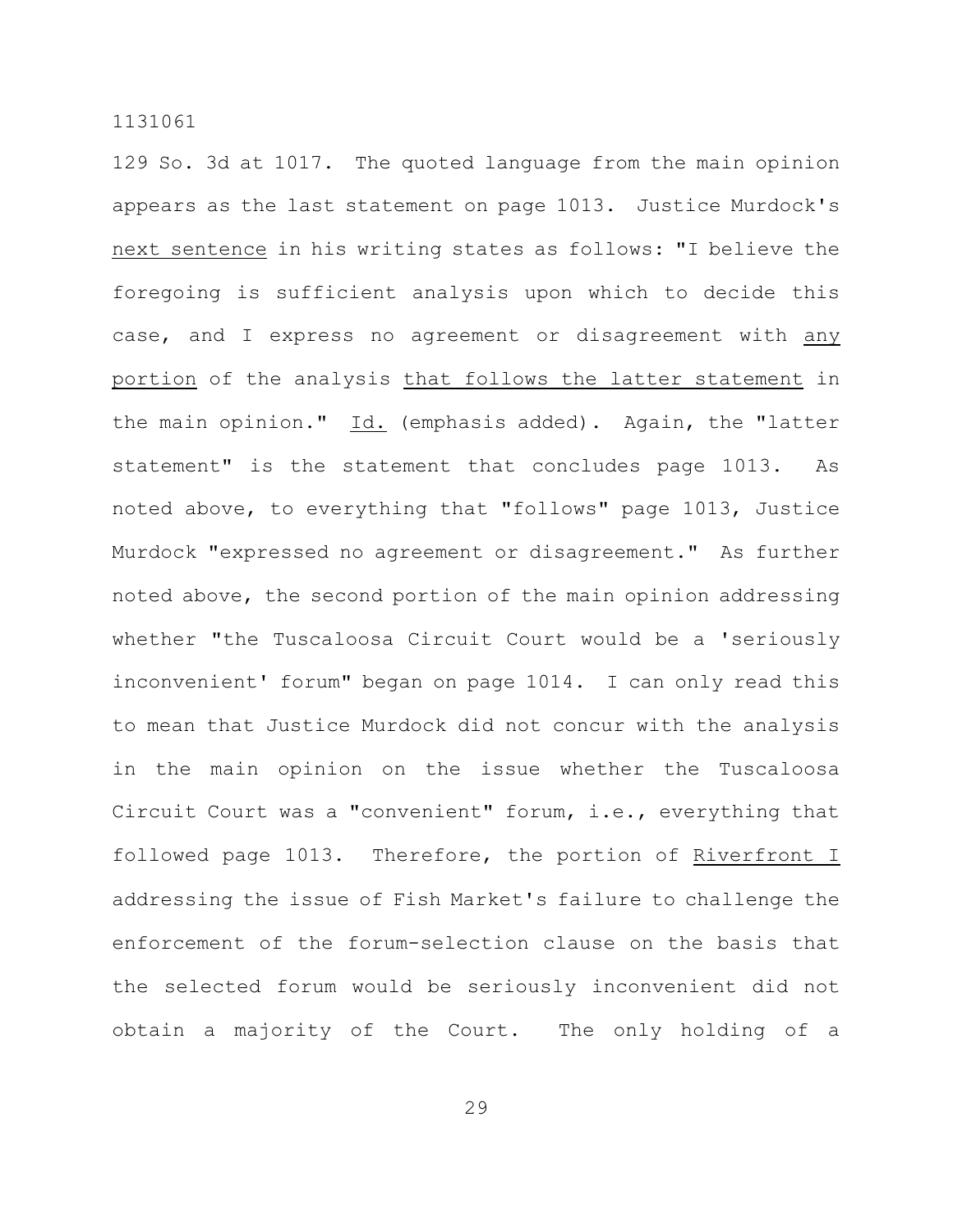majority that can safely be discerned is that there exists a contract containing a forum-selection clause -- specifically, the main opinion, which only four members of the Court joined, and the portions of the main opinion that Justice Murdock stated that he joined: "[T]he statement in the main opinion that 'Fish Market has not directed this Court's attention to any authority indicating that ... the parties had not mutually assented to the terms of the contract," 129 So. 3d at 1017, i.e., "the only question presented in this case[:] [whether] the forum-selection clause in the January 18, 2007, contract was not a function of 'a clear meeting of the minds between the parties.'" 129 So. 3d at 1016 (emphasis added).

An opinion of this Court joined by less than five Justices is not a "decision" of this Court. See Rule 16(b), Ala. R. App. P. ("The concurrence of five justices in the determination of any cause shall be necessary and sufficient thereto ...."); First Nat'l Bank of Mobile v. Bailes, 293 Ala. 474, 479, 306 So. 2d 227, 231 (1975) (holding that an opinion joined by four of five Justices "did not constitute a holding of the Court"). Cf. Ala. Code 1975, § 12–3–16 ("The decisions of the Supreme Court shall govern the holdings and decisions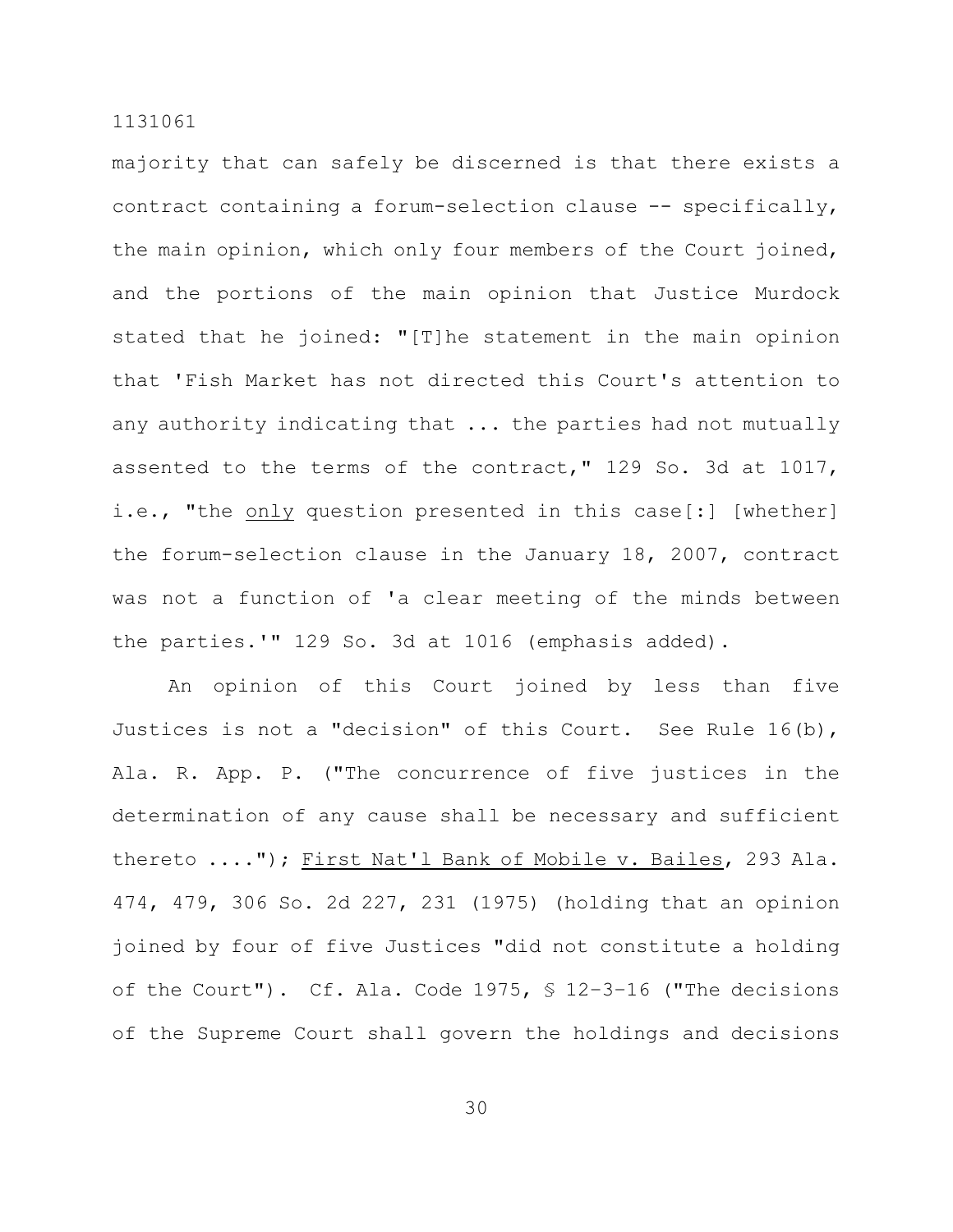of the courts of appeals ...."), and KGS Steel, Inc. v. McInish, 47 So. 3d 780, 781 (Ala. Civ. App. 2009) (noting that only "'decisions of the majority' of the Supreme Court" are "decisions" for purposes of § 12–3–16 (quoting Willis v. Buchman, 30 Ala. App. 33, 40, 199 So. 886, 892 (1940) (opinion after remand))). $9$  Nor would such decision establish the law of the case. Phoenix Ins. Co. v. Stuart, 289 Ala. 657, 664, 270 So. 2d 792, 798 (1972) (holding that where only three members of a seven-member court agreed to a certain issue, the holding was not the law of the case), and Holk v. Snider, 295 Ala. 93, 94, 323 So. 2d 425, 426 (1976) ("[T]he resolution of an issue must be concurred in by the requisite number of judges...."). There is no "decision" of a majority of the Court in Riverfront I rejecting an argument that "enforcement [of the forum-selection clause] would be unreasonable on the

<sup>&</sup>lt;sup>9</sup>There is an exception. Rule 16(b), Ala. R. App. P., provides that when, by reason of disqualification, the number of Justices competent to sit in the determination of a cause is reduced, a majority shall suffice, but at least four Justices must concur. The concurrence of four Justices of a seven-member court "would suffice" as a majority only when the Court is reduced to seven members by reason of disqualification. See Ex parte State of Alabama, [Ms. 1140643, June 12, 2015] So. 3d , n.5 (Ala. 2015) (Shaw, J., dissenting). That was not the scenario in Riverfront I.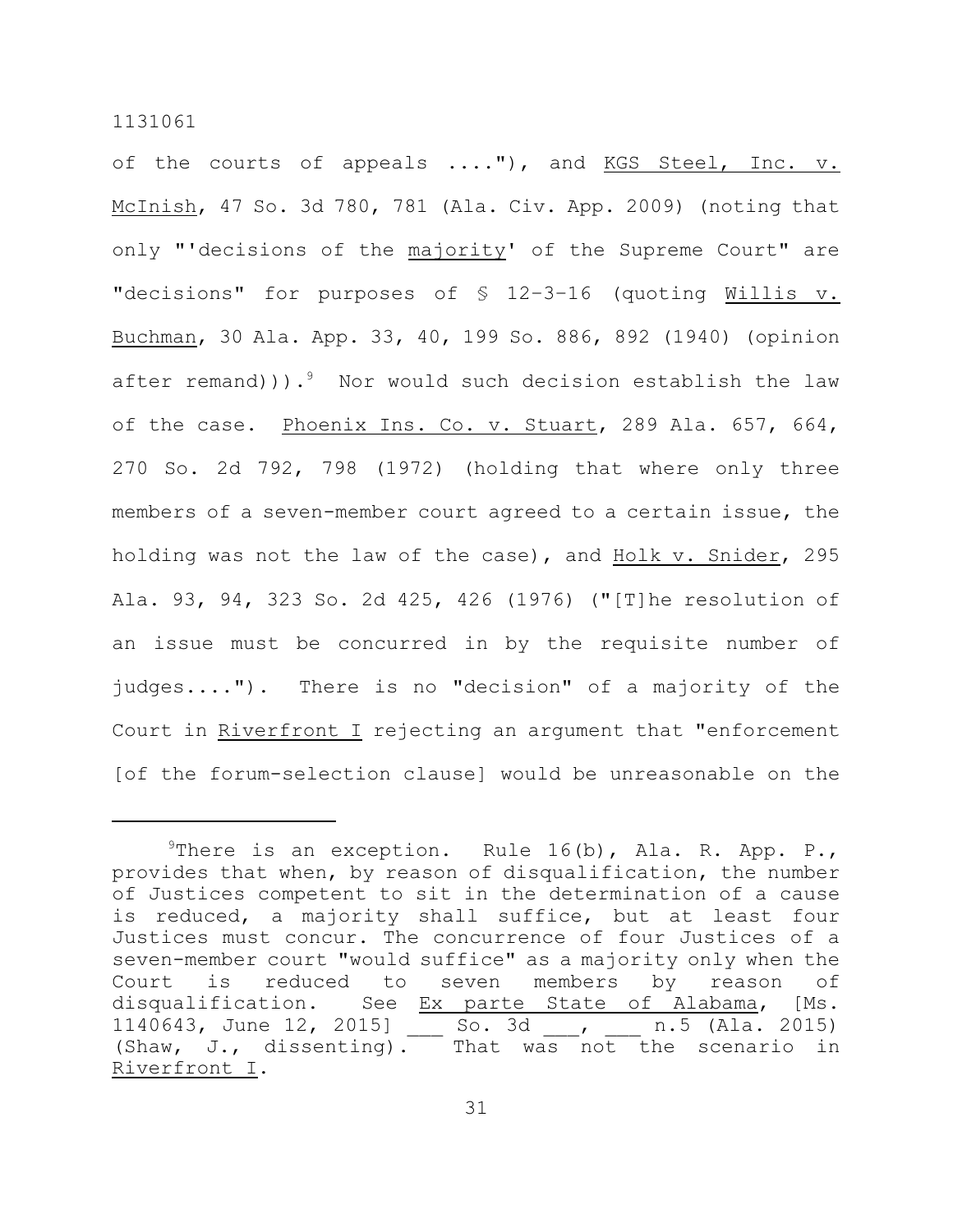basis that the selected forum would be seriously inconvenient," Riverfront I, 129 So. 3d at 1014-15 (internal quotation marks omitted); thus, there is no mandate or law of the case as to that issue. With no decision, law of the case, or mandate, the Tuscaloosa Circuit Court was free to revisit the issue whether that circuit was a seriously inconvenient forum.

The main opinion here states that "a majority of this Court" agreed that Tuscaloosa was not a seriously inconvenient forum. It cites Riverfront I, 129 So. 3d at 1014, as stating that agreement. Justice Murdock stated, however, that he did not agree with what was on that page or the ones that followed. He even stated that a different issue, namely, a meeting of the minds, was "the only question presented in this case" and that that formed "sufficient analysis upon which to decide this case." 129 So. 3d at 1016, 1017. He thus did not cast the fifth vote necessary to form a majority on the issue whether Tuscaloosa County was seriously inconvenient as a forum.

The main opinion here takes the position that a transfer to the Etowah Circuit Court would "abrogate this Court's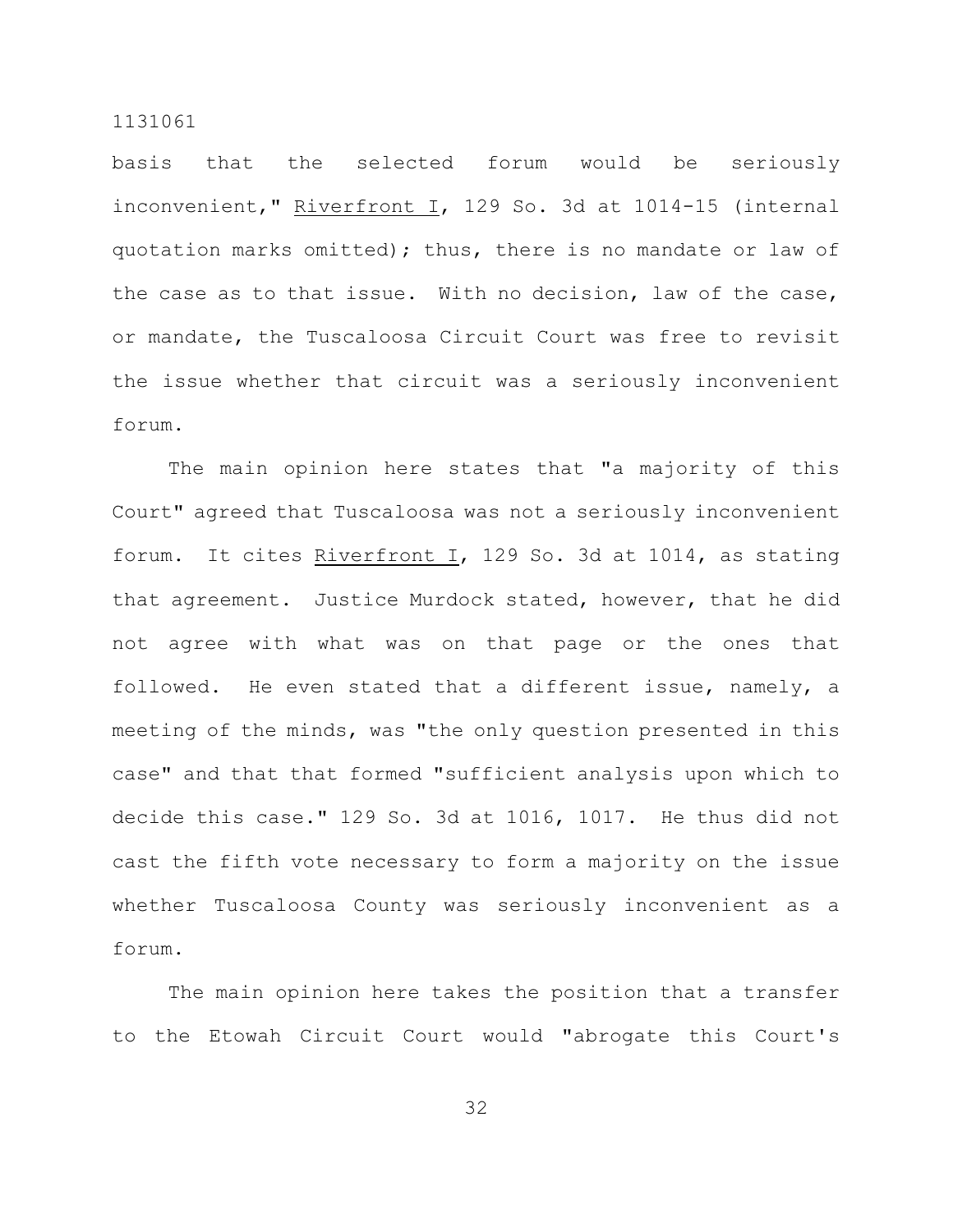mandate" in Riverfront I. So. 3d at . As noted above, the only mandate of this Court was what five Justices agreed to: That there was a meeting of the minds on the agreement of the parties to the forum-selection clause and that the case was due to be transferred under that provision. There was no majority on the issue whether Tuscaloosa County was a seriously inconvenient forum. Although a review of whether the forum selected would be seriously inconvenient is normally a part of, or inherent in, an analysis of whether a forumselection clause is to be enforced, Ex parte D.M. White Constr. Co., 806 So. 2d 370, 372 (Ala. 2001), Justice Murdock's special writing in Riverfront I specifically disclaimed agreement (or disagreement) as to that portion of the analysis.

In any event, Fish Market argued, and the Tuscaloosa Circuit Court addressed, an alternate theory for transferring the case not discussed in Riverfront I: That the doctrine of forum non conveniens found in Ala. Code 1975, § 6-3-21.1, required a transfer.<sup>10</sup> The court stated: "Further, under Ala.

 $10$ Section 6-3-21.1(a) states, in pertinent part: "[A]ny court of general jurisdiction shall, for the convenience of parties and witnesses, or in the interest of justice, transfer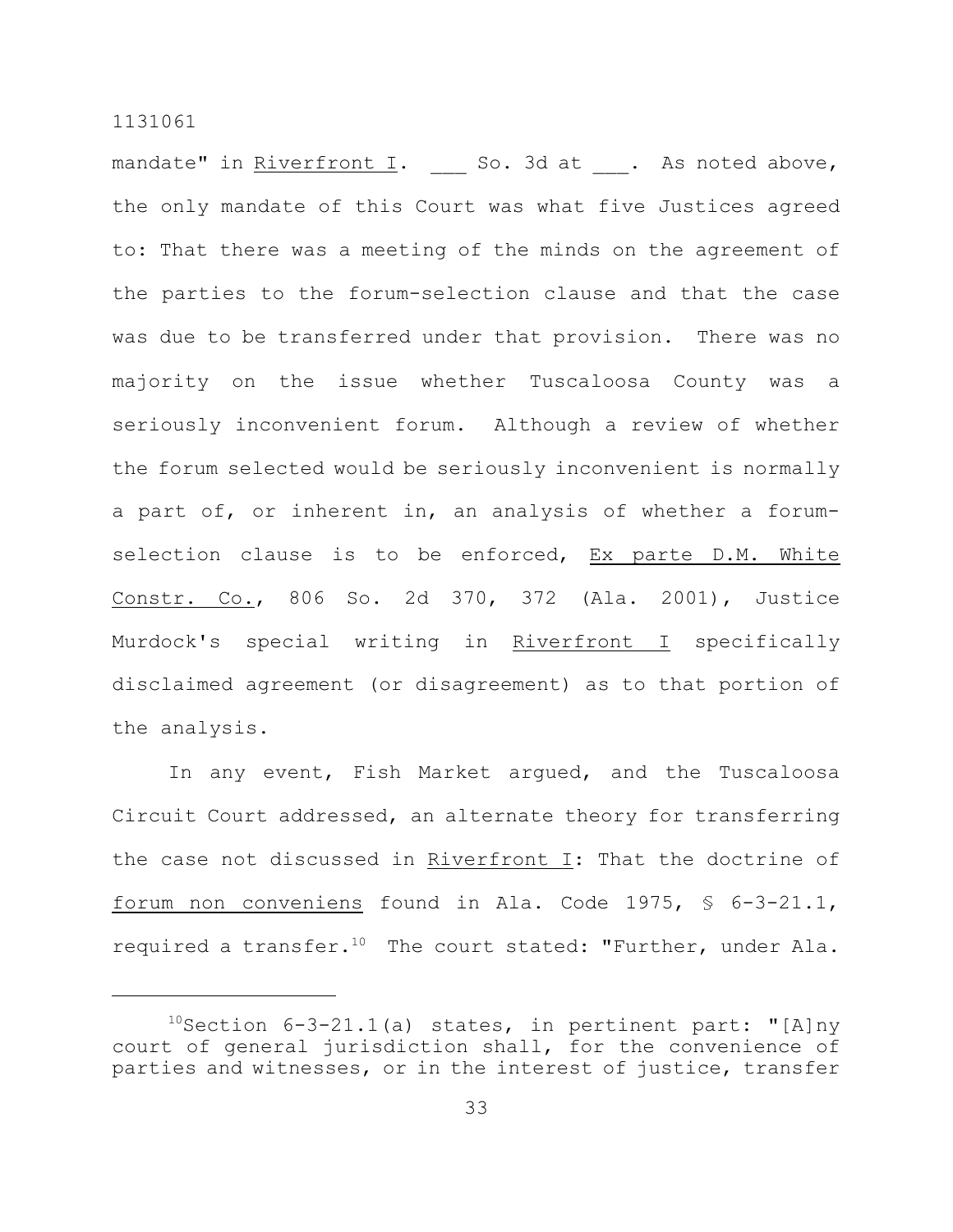Code [1975], § 6-3-21.1, Etowah County is more convenient for the parties and witnesses and it is in the interest of justice for the case to be transferred." There is no law of the case on the issue whether Tuscaloosa County was inconvenient under a § 6-3-21.1 analysis. And even if there was, Riverfront I in no way impacts whether the "interest of justice"--a separate analysis--would, under § 6-3-21.1, require a transfer.

Further, Riverfront wholly fails even to address the fact that the Tuscaloosa Circuit Court transferred this case pursuant to § 6-3-21.1. Fish Market argues that Riverfront did not show a clear legal right for relief on this issue because it makes no argument in its mandamus petition.<sup>11</sup> The main opinion in this case states in response: "We do not find Fish Market's argument persuasive." So. 3d at . The

any civil action or any claim in any civil action to any court of general jurisdiction in which the action might have been properly filed ...." This Code section "is 'compulsory,' Ex parte Sawyer, 892 So. 2d 898, 905 n.9 (Ala. 2004), and the use of the word 'shall' is 'imperative and mandatory.' Ex parte Prudential Ins. Co. of America, 721 So. 2d 1135, 1138 (Ala. 1998)." Ex parte Indiana Mills & Mfg., Inc., 10 So. 3d 536, 542 (Ala. 2008).

 $11$ Fish Market also contends that Riverfront failed to preserve the forum non conveniens challenge because it did not address it in the trial court.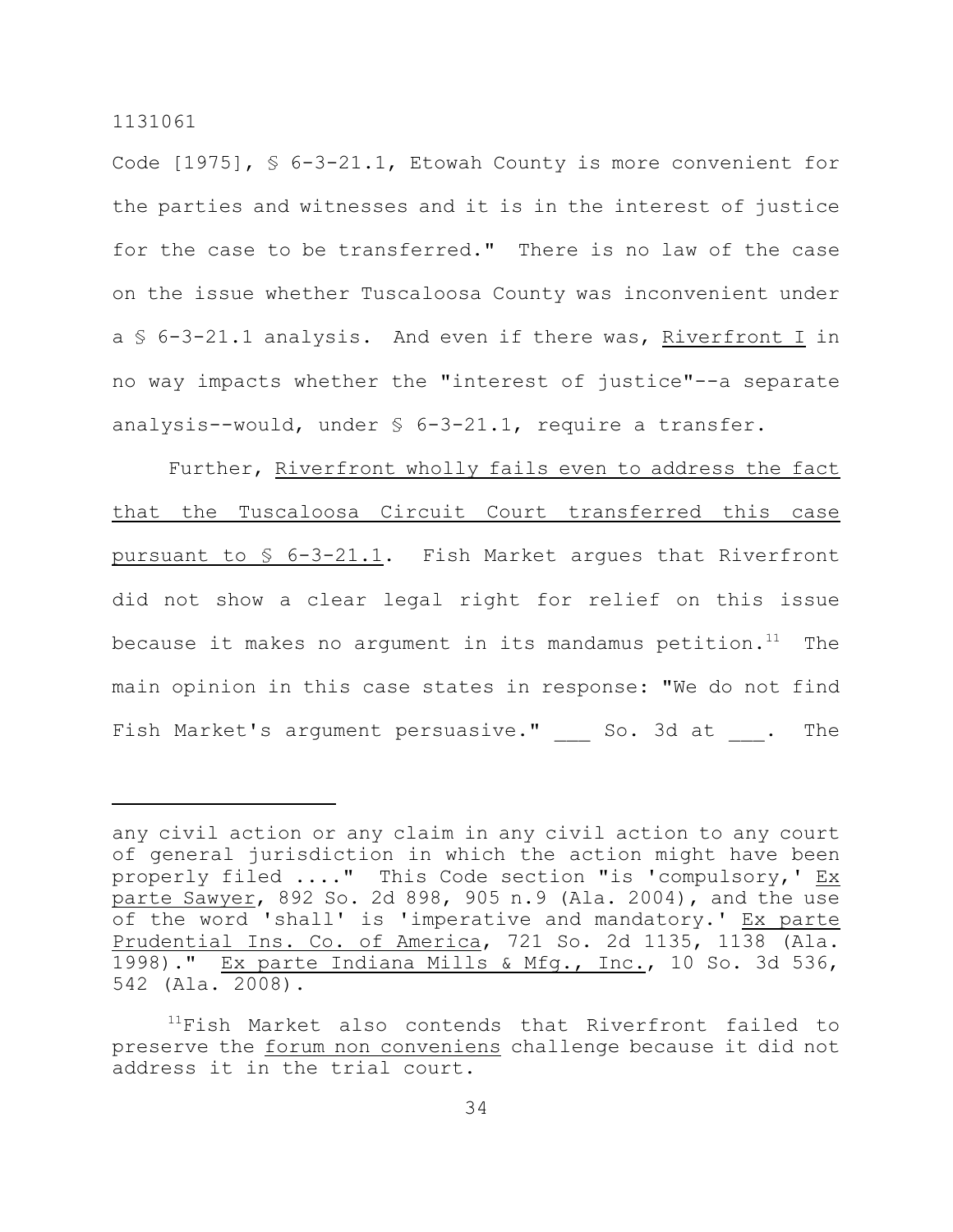analysis that follows this statement, however, does not address where in the petition Riverfront in fact made a forum non conveniens argument. It cannot, because Riverfront made no such argument. Instead, the main opinion here makes the argument on behalf of Riverfront, which is contrary to the standard for issuance of the writ: "A writ of mandamus is an extraordinary remedy, and is appropriate when the petitioner can show (1) a clear legal right to the order sought ...." Ex parte BOC Grp., Inc., 823 So. 2d 1270, 1272 (Ala. 2001). Here, the main opinion is both making and addressing legal arguments for a party, which this Court has said is not its function. Dykes v. Lane Trucking, Inc., 652 So. 2d 248, 251 (Ala. 1994). As this Court has stated in the context of mandamus petitions:

"The burden of establishing a clear legal right to the relief sought rests with the petitioner. [Ex parte Cincinnati Insurance Cos., 806 So. 2d 376, 379 (Ala. 2001)]. It is not this Court's function to do independent research to determine whether a petitioner for a writ of mandamus has established a clear legal right."

Ex parte Metropolitan Prop. & Cas. Ins. Co., 974 So. 2d 967, 972 (Ala. 2007). Riverfront cannot demonstrate a clear legal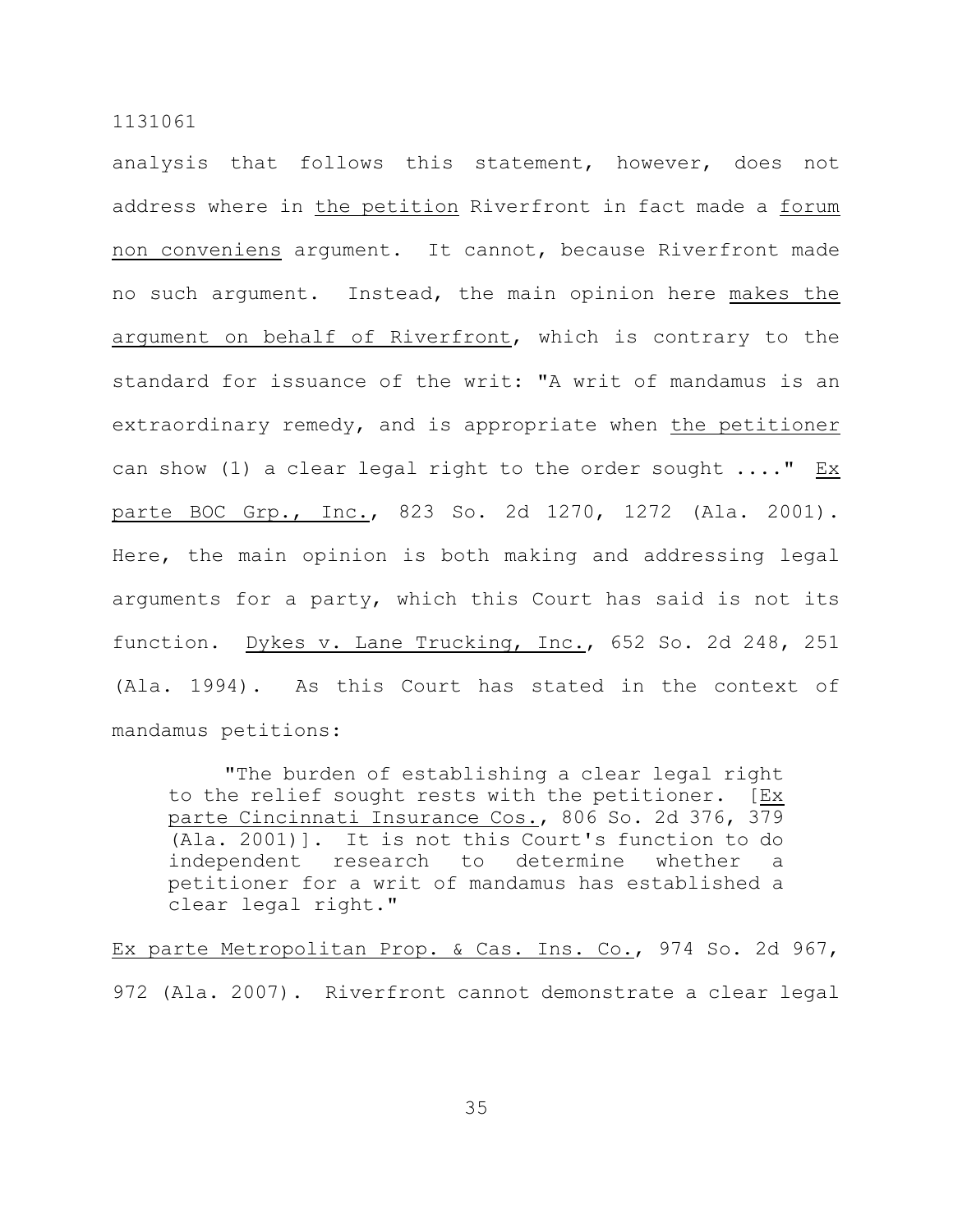right to the relief sought if it fails to address a basis for the lower court's decision.

The main opinion curiously states that Riverfront was not, in its mandamus petition, required to challenge the trial court's application of  $\S$  6-3-21.1. Why not? Although the trial court's application of § 6-3-21.1 might be incorrect, the very purpose of mandamus review is for a petitioner to point out a lower court's error, not for this Court to independently search for such error. The main opinion in this case stands for the following proposition: A petitioner for a writ of mandamus need not raise, arque, or even mention a lower court's error if, in fact, this Court's own independent research and analysis shows that the lower court erred.

It is true that Fish Market should not be rewarded for belatedly arguing the lack of convenience of the parties after the action was transferred following Riverfront I. That said, Riverfront has not shown a decision of this Court establishing the law of the case on the issue of the relative convenience of the forums. Under the particular facts of this case, the Court should not prevent Fish Market from getting a "second bite at the apple" by making Riverfront's case for it.